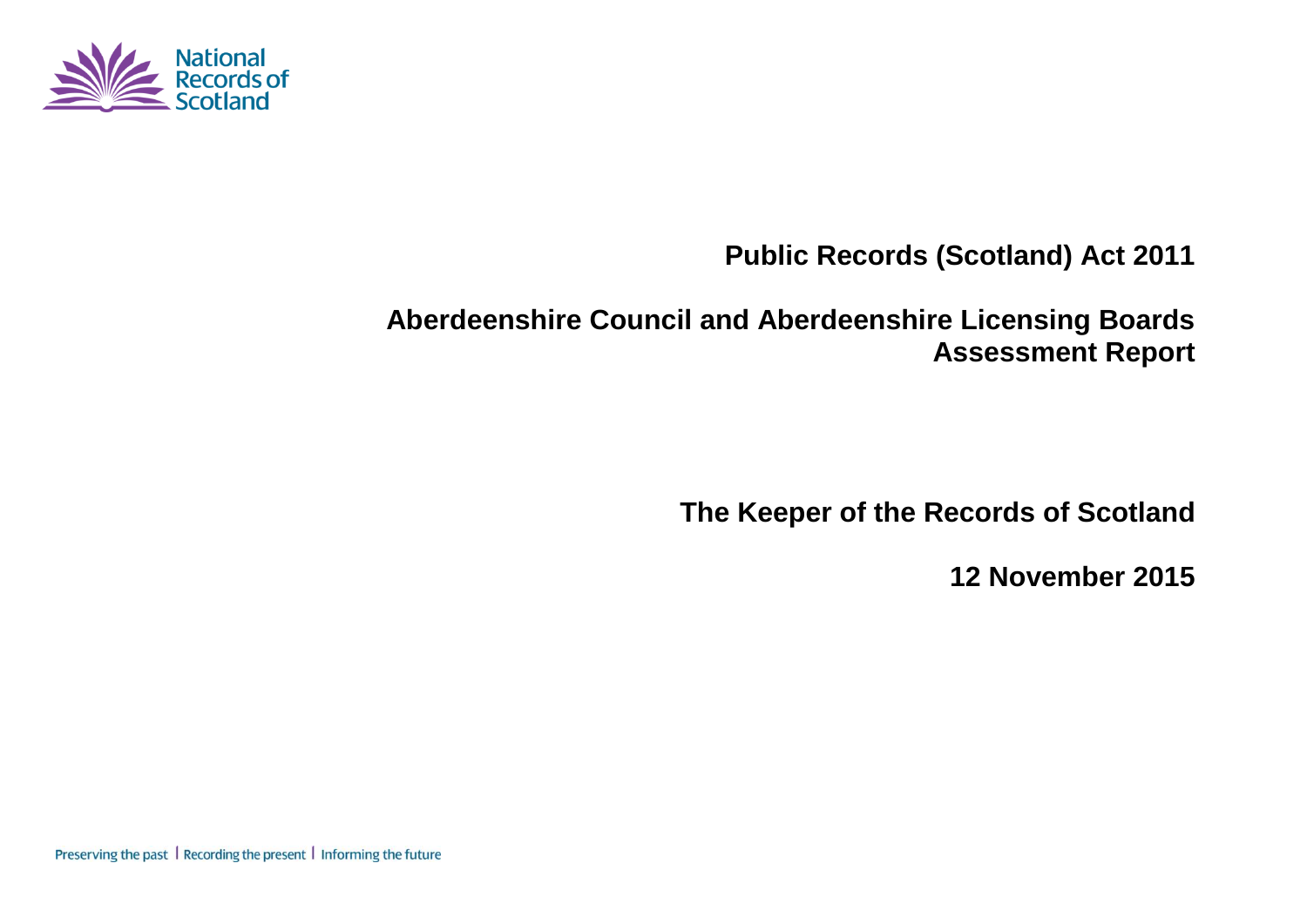#### **Contents**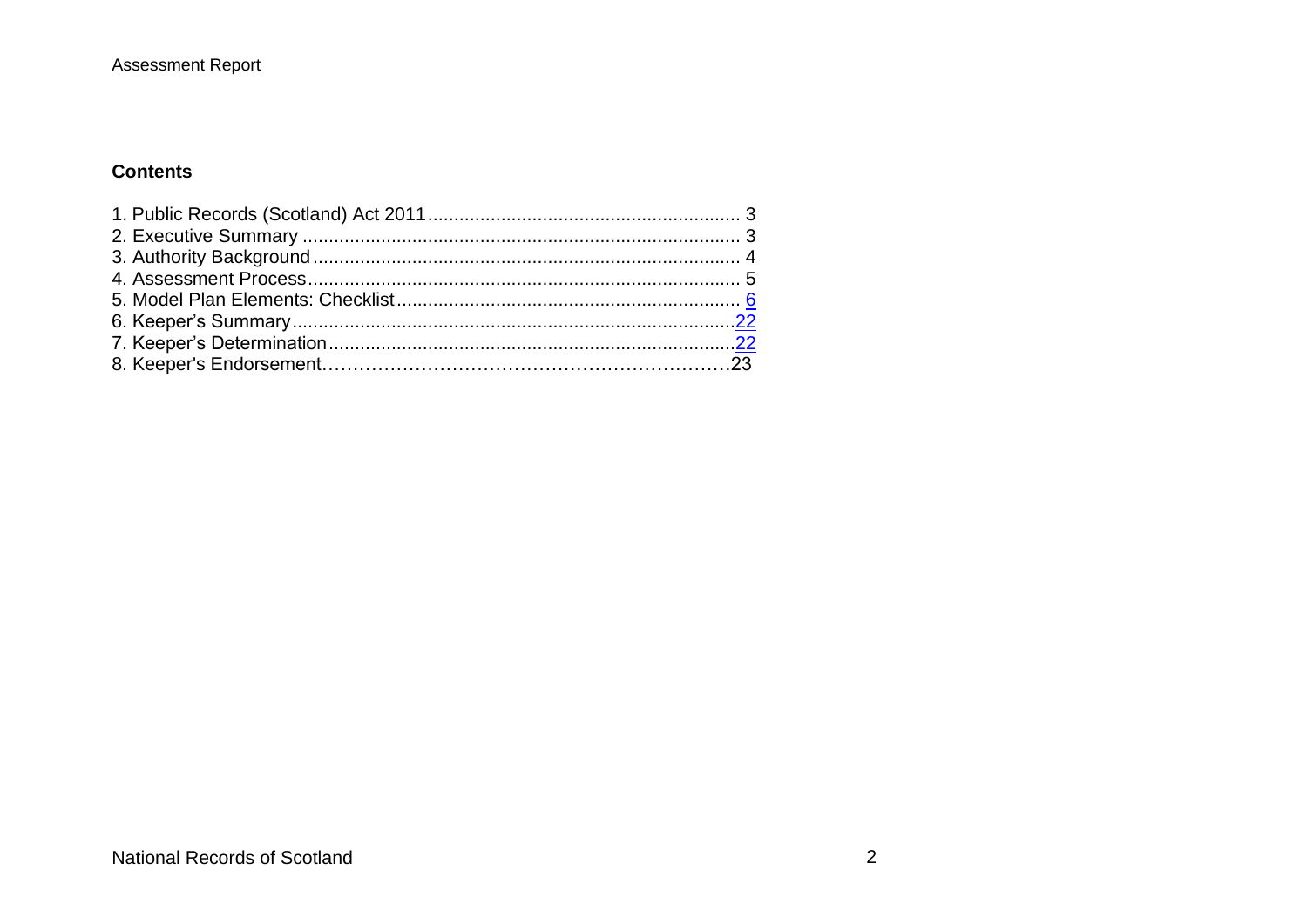## **1. Public Records (Scotland) Act 2011**

The Public Records (Scotland) Act 2011 (the Act) received Royal assent on 20 April 2011. It is the first new public records legislation in Scotland since 1937 and came fully into force on 1 January 2013. Its primary aim is to promote efficient and accountable record keeping by named Scottish public authorities.

The Act has its origins in *The Historical Abuse Systemic Review: Residential Schools and Children's Homes in Scotland 1950-1995* (The Shaw Report) published in 2007. The Shaw Report recorded how its investigations were hampered by poor record keeping and found that thousands of records had been created, but were then lost due to an inadequate legislative framework and poor records management. Crucially, it demonstrated how former residents of children's homes were denied access to information about their formative years. The Shaw Report demonstrated that management of records in all formats (paper and electronic) is not just a bureaucratic process, but central to good governance and should not be ignored. A follow-up review of public records legislation by the Keeper of the Records of Scotland (the Keeper) found further evidence of poor records management across the public sector. This resulted in the passage of the Act by the Scottish Parliament in March 2011.

The Act requires a named authority to prepare and implement a records management plan (RMP) which must set out proper arrangements for the management of its records. A plan must clearly describe the way the authority cares for the records that it creates, in any format, whilst carrying out its business activities. The RMP must be agreed with the Keeper and regularly reviewed.

## **2. Executive Summary**

This report sets out the findings of the Keeper's assessment of the RMP of Aberdeenshire Council and Aberdeenshire Licensing Boards by the Public Records (Scotland) Act 2011 Assessment Team following its submission to the Keeper on 31 July 2015*.*

The assessment considered whether the RMP of Aberdeenshire Council and Aberdeenshire Licensing Boards was developed with proper regard to the 14 elements of the Keeper's statutory Model Records Management Plan (the Model Plan) under section 8(3) of the Act, and whether in this respect it complies with it and the specific requirements of the Act.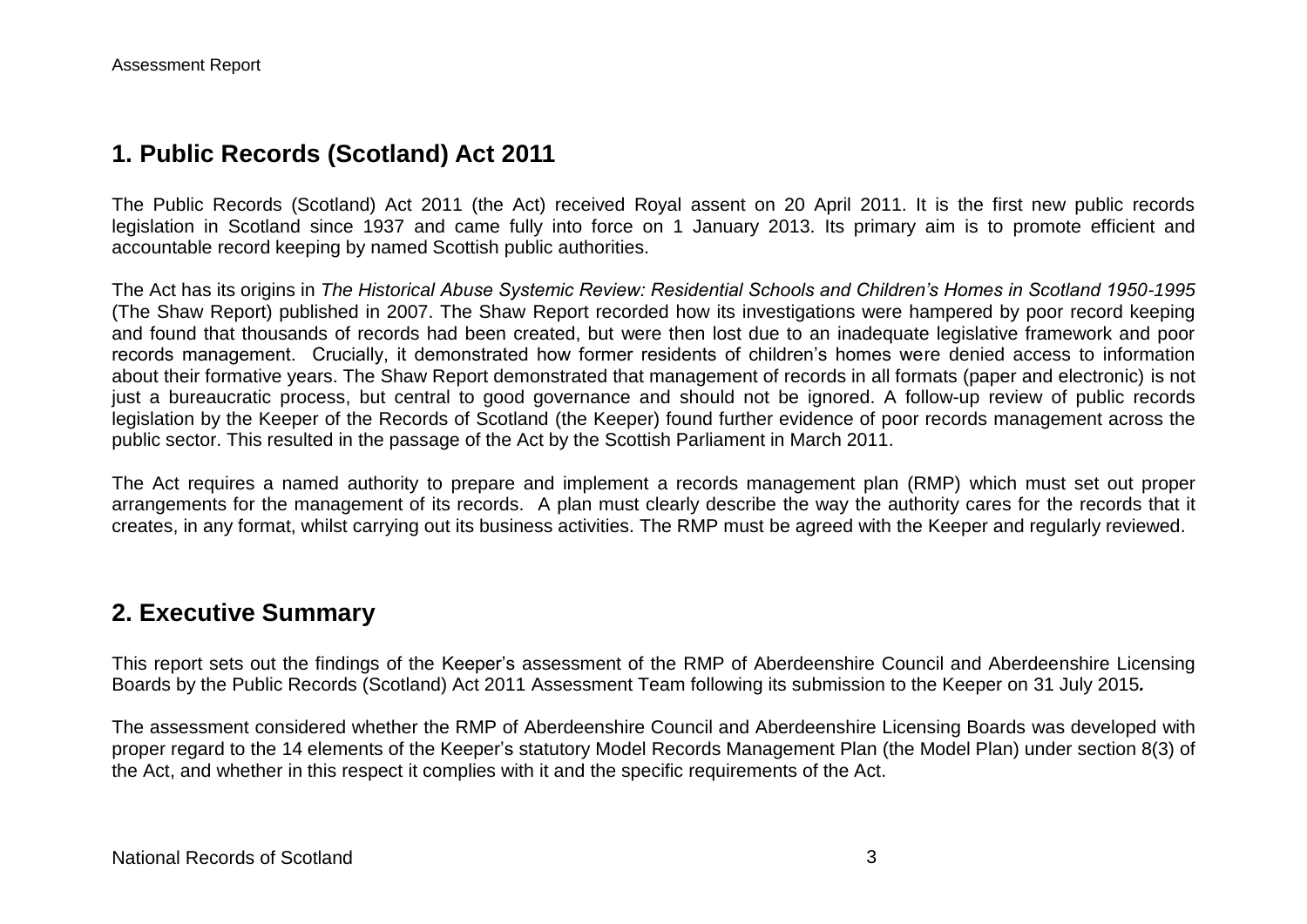The outcome of the assessment and the Keeper's decision on whether the RMP of Aberdeenshire Council and Aberdeenshire Licensing Boards complies with the Act can be found under section 7 of this report with relevant recommendations.

## **3. Authority Background**

Aberdeenshire Council is headquartered at Woodhill House, in Aberdeen, making it the only Scottish council whose headquarters are located outside its jurisdiction, as Aberdeen itself forms a different council area (Aberdeen City). Aberdeenshire borders Angus and Perth and Kinross to the south, and Highland and Moray to the west. Aberdeenshire Council, Scotland's sixth largest local authority in population and fourth largest in area, serves a predominantly rural area in North-east Scotland. The main towns are Peterhead (18,800), Fraserburgh (13,000), Inverurie (10,600), Stonehaven (10,400) and Westhill (9300).

The council has devolved power to six area committees: Banff and Buchan; Buchan; Formartine; Garioch; Marr; and Kincardine and Mearns. Each area committee takes decisions on local issues such as planning applications, and the split is meant to reflect the diverse circumstances of each area.

Due to the size of the geographical area Aberdeenshire Licensing Board is divided into three areas: North, Central and South.

The submitted RMP covers the records management provisions in both the Council and the Licensing Boards. For ease of reference, references to the Council in the assessment should be taken to include the records management provision for both the Council and the Licensing Board.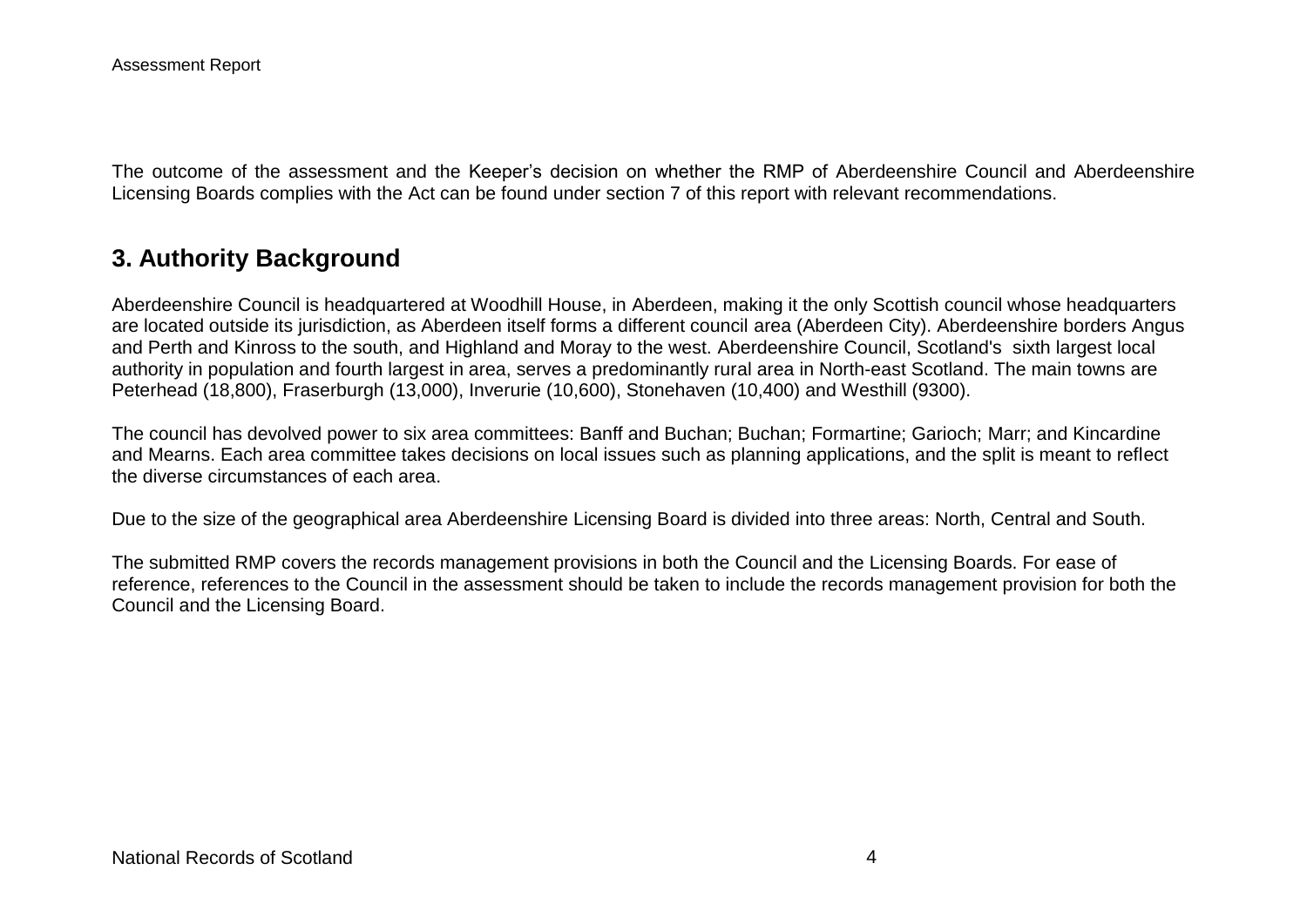## **4. Keeper's Assessment Process**

The RMP was assessed by the Public Records (Scotland) Act Assessment Team on behalf of the Keeper. Assessors used the checklist elements listed in section 5, to establish whether Aberdeenshire Council and Aberdeenshire Licensing Boards' RMP was developed with proper regard to the elements of the Model Plan and is compliant with the Act. The assessment also considered whether there was sufficient supporting evidence of such compliance.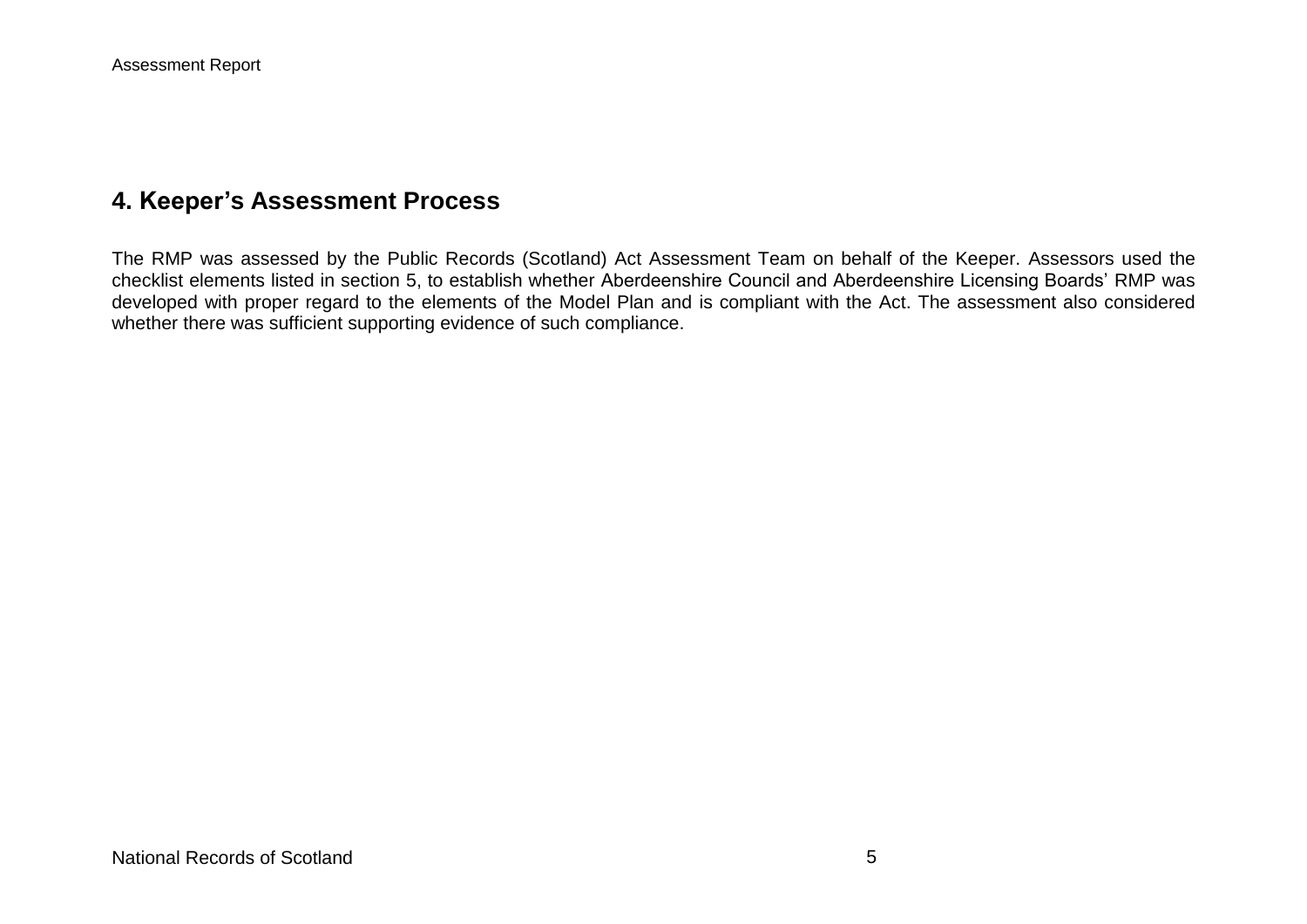**Key:** 

| The Keeper agrees this<br>element of an<br>authority's plan. | The Keeper agrees this<br>element of an authority's<br>plan as an 'improvement<br>model'. This means that<br>he is convinced of the<br>authority's commitment to<br>closing a gap in<br>provision. He will request<br>that he is updated as<br>work on this element | There is a serious<br>gap in provision<br>for this element<br>with no clear<br>explanation of how<br>this will be<br>addressed. The<br>Keeper may<br>choose to return<br>the RMP on this |
|--------------------------------------------------------------|---------------------------------------------------------------------------------------------------------------------------------------------------------------------------------------------------------------------------------------------------------------------|------------------------------------------------------------------------------------------------------------------------------------------------------------------------------------------|
|                                                              | progresses.                                                                                                                                                                                                                                                         | basis.                                                                                                                                                                                   |

## **5. Model Plan Elements: Checklist**

| <b>Element</b>                                | <b>Present</b> | <b>Evidence</b> | <b>Notes</b>                                                                                                                                                                                                                                                                                                                                                                                                                                                                                                                                                                                                                                                                                                 |
|-----------------------------------------------|----------------|-----------------|--------------------------------------------------------------------------------------------------------------------------------------------------------------------------------------------------------------------------------------------------------------------------------------------------------------------------------------------------------------------------------------------------------------------------------------------------------------------------------------------------------------------------------------------------------------------------------------------------------------------------------------------------------------------------------------------------------------|
| 1. Senior<br>Officer<br>Compulsory<br>element | G              | G               | Ritchie Johnson, Director of Business Services, has been identified as the senior<br>manager with responsibility for records management within the Council. This is<br>confirmed in a statement from the Chief Executive, Jim Savege (evidence item 001).<br>The statement also endorses the Records Management Plan and the Information<br>and Records Management Policy (evidence item 004). The statement also confirms<br>Mr Johnson as the senior officer with responsibility for the Licensing Boards.<br>An additional statement from Mr Johnson (evidence item 002) shows that he is<br>happy to undertake the role.<br>The Information and Records Management Strategy (evidence item 003) outlines |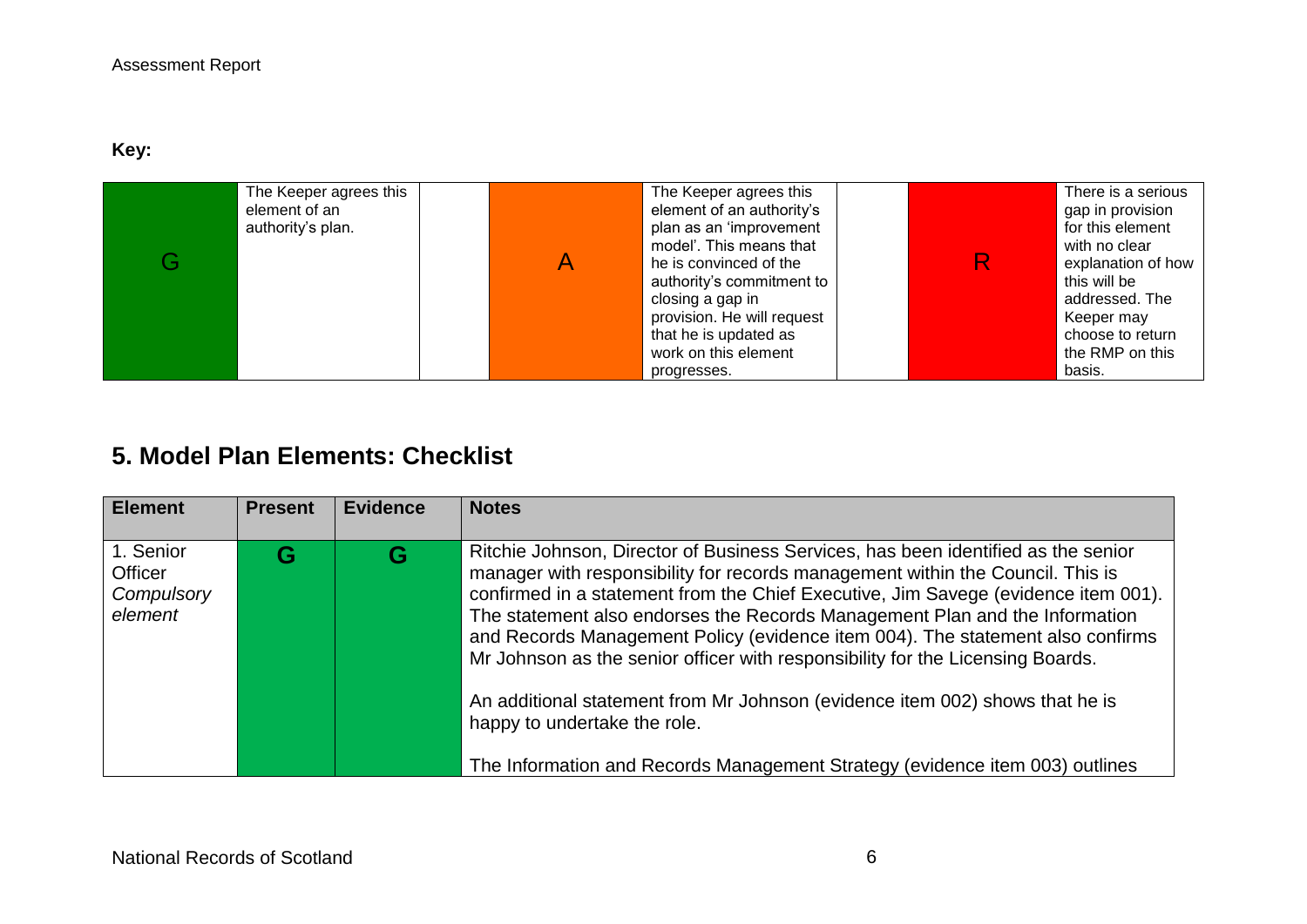|                                  |   |   | the Council's commitment to improving its level of records management provision.<br>This is endorsed by the Chief Executive.<br>Also submitted is the Information and Records Management Policy (evidence item<br>004). This sets out the responsibilities for staff and outlines the Council's corporate<br>approach to records management. The Policy states that it was approved by the<br>Policy and Resources Committee. Accompanying the Policy is a Report to the<br>Policy and Resources Committee recommending approval of the Policy (evidence<br>item 005). This document is dated 19 September 2013. Evidence item 011, which is<br>an extract of the minutes from the Policy and Resources meeting on 19 September<br>2013 which approved the Policy.<br>The Keeper agrees that an appropriate individual has been appointed to take senior |
|----------------------------------|---|---|----------------------------------------------------------------------------------------------------------------------------------------------------------------------------------------------------------------------------------------------------------------------------------------------------------------------------------------------------------------------------------------------------------------------------------------------------------------------------------------------------------------------------------------------------------------------------------------------------------------------------------------------------------------------------------------------------------------------------------------------------------------------------------------------------------------------------------------------------------|
| 2. Records                       | G | G | management for records management.<br>Ola Adeyemi, Information Management Project Co-ordinator, has been identified in                                                                                                                                                                                                                                                                                                                                                                                                                                                                                                                                                                                                                                                                                                                                   |
| Manager<br>Compulsory<br>element |   |   | the RMP as having operational responsibility for records management within the<br>Council. This is confirmed in a statement from Ms Adeyemi (evidence item 006).<br>The statement contains a commitment to manage records to necessary legislative<br>and best practice standards.                                                                                                                                                                                                                                                                                                                                                                                                                                                                                                                                                                       |
|                                  |   |   | Also submitted as evidence is the Job Profile of the Information Management<br>Project Co-ordinator (evidence item 006). The Profile states that Ms Adeyemi is<br>'Responsible for overseeing the development and monitoring of effective records<br>management strategy and procedures and for ensuring the compliance with records<br>management legislations'.                                                                                                                                                                                                                                                                                                                                                                                                                                                                                        |
|                                  |   |   | Mr Johnson (see Element 1) has been identified as having responsibility for the day-<br>to-day management of records for the Licensing Boards. This is confirmed in a<br>statement from the Senior Accountable Officer (evidence item 002).                                                                                                                                                                                                                                                                                                                                                                                                                                                                                                                                                                                                              |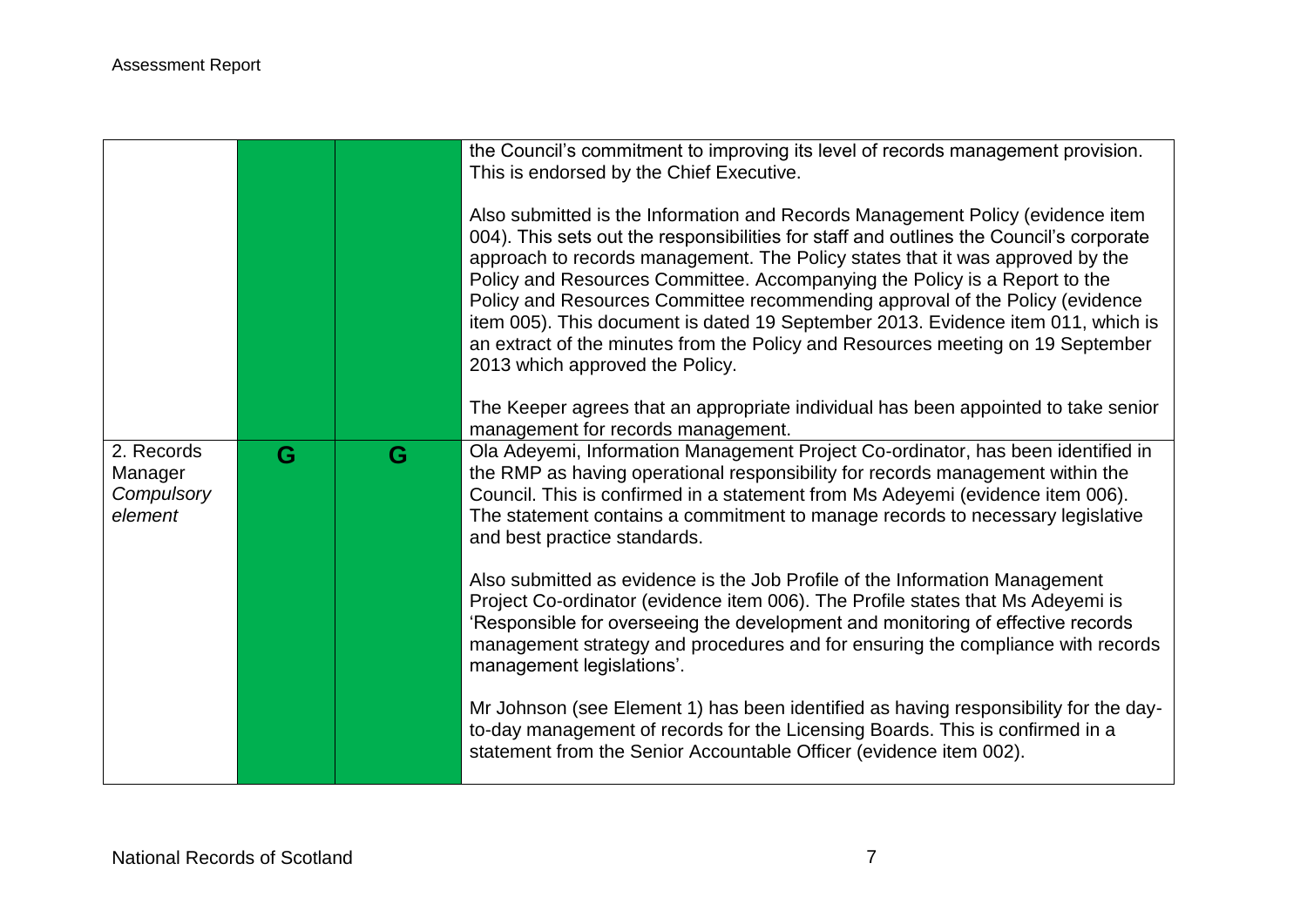|                                    |   |   | The Keeper agrees that an appropriate individual has been identified to take                                                                                                                                                                                                                                                                                                                                                                                                                                                                                                                                                                                                                                                                                                                                                                                                                                                                                                                                                                                                                                                                                                                                                                                                                                                                                                                                                                                                                                                                                                                                                                                                                                                                                                                                                                                                                                                               |
|------------------------------------|---|---|--------------------------------------------------------------------------------------------------------------------------------------------------------------------------------------------------------------------------------------------------------------------------------------------------------------------------------------------------------------------------------------------------------------------------------------------------------------------------------------------------------------------------------------------------------------------------------------------------------------------------------------------------------------------------------------------------------------------------------------------------------------------------------------------------------------------------------------------------------------------------------------------------------------------------------------------------------------------------------------------------------------------------------------------------------------------------------------------------------------------------------------------------------------------------------------------------------------------------------------------------------------------------------------------------------------------------------------------------------------------------------------------------------------------------------------------------------------------------------------------------------------------------------------------------------------------------------------------------------------------------------------------------------------------------------------------------------------------------------------------------------------------------------------------------------------------------------------------------------------------------------------------------------------------------------------------|
|                                    |   |   | operational responsibility for records management.                                                                                                                                                                                                                                                                                                                                                                                                                                                                                                                                                                                                                                                                                                                                                                                                                                                                                                                                                                                                                                                                                                                                                                                                                                                                                                                                                                                                                                                                                                                                                                                                                                                                                                                                                                                                                                                                                         |
| 3. Policy<br>Compulsory<br>element | G | G | The Council has submitted its Information and Records Management Policy<br>(evidence item 004). This sets out the responsibilities for staff and outlines the<br>Council's corporate approach to records management. It covers issues such as<br>information sharing with 3 <sup>rd</sup> parties, scanned records and retention and disposal,<br>and also highlights a commitment to staff training, which the Keeper commends.<br>The Policy states that it was approved by the Policy and Resources Committee.<br>Accompanying the Policy is a Report to the Policy and Resources Committee<br>recommending approval of the Policy (evidence item 005). This document is dated<br>19 September 2013. Evidence item 011, which is an extract of the minutes from the<br>Policy and Resources meeting on 19 September 2013 which approved the Policy.<br>Also submitted as evidence is the Information and Records Management Strategy<br>(evidence item 003). This sets out the Council's framework for information<br>management from 2013 to 2016 and is aligned to the Council's Business<br>Transformation Programme Board objectives. The key elements of the strategy<br>include the improvement in the use of the file structure, document naming<br>conventions and implementing a new information governance structure. This will be<br>aided by the implementation of an Electronic Document and Records Management<br>System (SharePoint).<br>Submitted as further evidence of the Council's commitment to managing information<br>is a copy of the Council's Digital Strategy, 2015-2020 called 'Innovate<br>Aberdeenshire' (evidence item 008). It mainly concerns the delivery of ICT services<br>but highlights the importance of properly managing information to allow the Council<br>to do this. The Keeper commends this approach.<br>Also included as evidence are minutes from the meetings of the North, South and |
|                                    |   |   | Central Licensing Boards (evidence items 013-015) showing that they have also                                                                                                                                                                                                                                                                                                                                                                                                                                                                                                                                                                                                                                                                                                                                                                                                                                                                                                                                                                                                                                                                                                                                                                                                                                                                                                                                                                                                                                                                                                                                                                                                                                                                                                                                                                                                                                                              |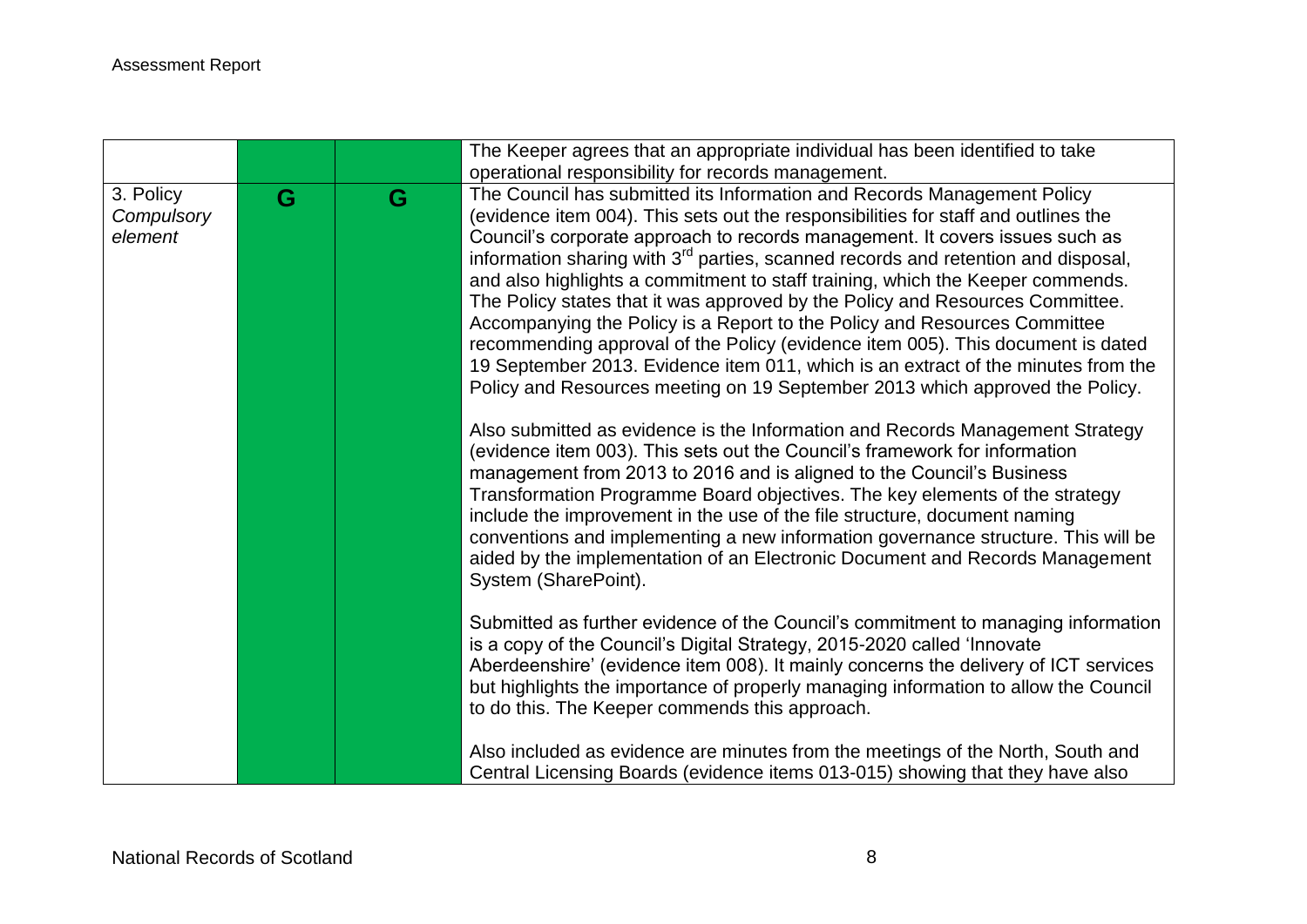|                               |   |   | approved the use of the Policy.                                                                                                                                                                                                                                                                                                                                                                                                                                                                                        |
|-------------------------------|---|---|------------------------------------------------------------------------------------------------------------------------------------------------------------------------------------------------------------------------------------------------------------------------------------------------------------------------------------------------------------------------------------------------------------------------------------------------------------------------------------------------------------------------|
|                               |   |   | The Keeper agrees that the Council has an approved records management policy<br>which reflects its corporate approach to records management.                                                                                                                                                                                                                                                                                                                                                                           |
| 4. Business<br>Classification | A | G | The Council has submitted evidence that it is in the process of developing a<br>Business Classification Scheme (BCS). This will be based on the Local<br>Government Classification Scheme (LGCS). The Keeper recognises that this is<br>an appropriate tool upon which to build a BCS.                                                                                                                                                                                                                                 |
|                               |   |   | Submitted as evidence are screenshots (evidence items 016 and 019) showing<br>that the Council has identified its main functions. The file plan on the current<br>EDRMS (TRIM) has identified 22 main classes of records. The RMP states that<br>some business areas have developed these further to provide greater detail,<br>but that work is on-going within business areas to add further levels. The file<br>plan is reviewed and updated regularly.                                                             |
|                               |   |   | The Council uses numerous bespoke EDMSs to carry out its functions. A list<br>of the Business Systems used has been submitted as evidence item 010. The<br>RMP states (in Element 3) that it has recently upgraded TRIM to HP Records<br>Manager v8.01 and that the Council intends to use SharePoint as well as the<br>EDRMS to provide a Council-wide solution to managing electronic records.<br>The Keeper requests that he is kept informed of the progress of this project.                                      |
|                               |   |   | The RMP states that records stored in shared drives have not yet been moved<br>into the file-plan structure. The RMP states that some service areas are<br>currently undertaking work to move their records into the LGCS structure and<br>are cleansing their shared drives. The Improvement Plan (evidence item 020)<br>states that this work will continue to 2017, by which point the Council will be<br>able to draw together a comprehensive BCS. The Keeper requests sight of the<br><b>BCS</b> once finalised. |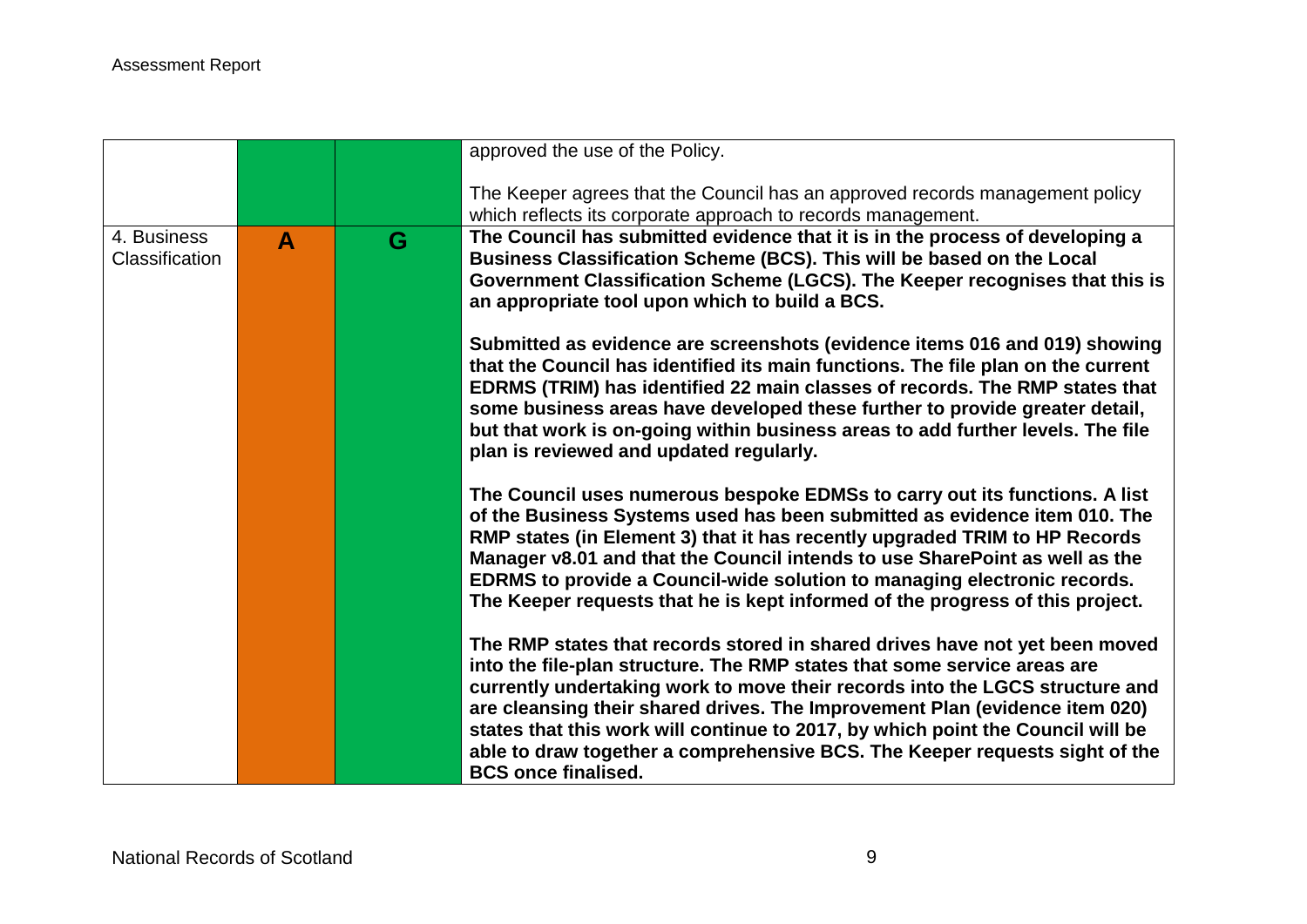|                          |   |   | The Keeper can agree this element on an 'improvement model' basis. This<br>means that the Council has identified a gap in provision (lack of a<br>comprehensive council-wide BCS) and has identified a solution to close this<br>gap. This agreement is conditional upon the Keeper being kept informed of<br>progress.                                                                                                                                                                                                                                  |
|--------------------------|---|---|----------------------------------------------------------------------------------------------------------------------------------------------------------------------------------------------------------------------------------------------------------------------------------------------------------------------------------------------------------------------------------------------------------------------------------------------------------------------------------------------------------------------------------------------------------|
| 5. Retention<br>schedule | A | G | The Council has provided evidence showing its current level of provision. The<br>RMP states that it uses the Scottish Council on Archives Records Retention<br>Schedules (SCARRS) as the basis for its retention and disposal schedules.<br>The Keeper commends the use of this tool.                                                                                                                                                                                                                                                                    |
|                          |   |   | The RMP states that area-specific retention and disposal schedules have been<br>developed in some areas. The Council has submitted several of these as<br>evidence (evidence items 021-026). The schedules apply to both paper and<br>electronic records. The RMP also states, however, that application of the<br>retention schedules is not uniformly applied across the Council, particularly in<br>shared drives and on bespoke business systems. It is hoped that the work to<br>move to the new EDRMS will help standardise practice in this area. |
|                          |   |   | The RMP states that regular audits of paper records are carried out in the<br>relevant stores. Records of historical interest are transferred to the Council's<br>Archive service. The Keeper would be interested to know how often these<br>audits are carried out.                                                                                                                                                                                                                                                                                     |
|                          |   |   | Paper records sent to the off-site storage facility are accompanied by the<br>relevant retention and disposal information.                                                                                                                                                                                                                                                                                                                                                                                                                               |
|                          |   |   | A screenshot of the retention schedules currently used for records stored on<br>TRIM has been supplied (evidence item 027). A monthly check of TRIM is<br>carried out to identify records at the end of their retention periods. This is                                                                                                                                                                                                                                                                                                                 |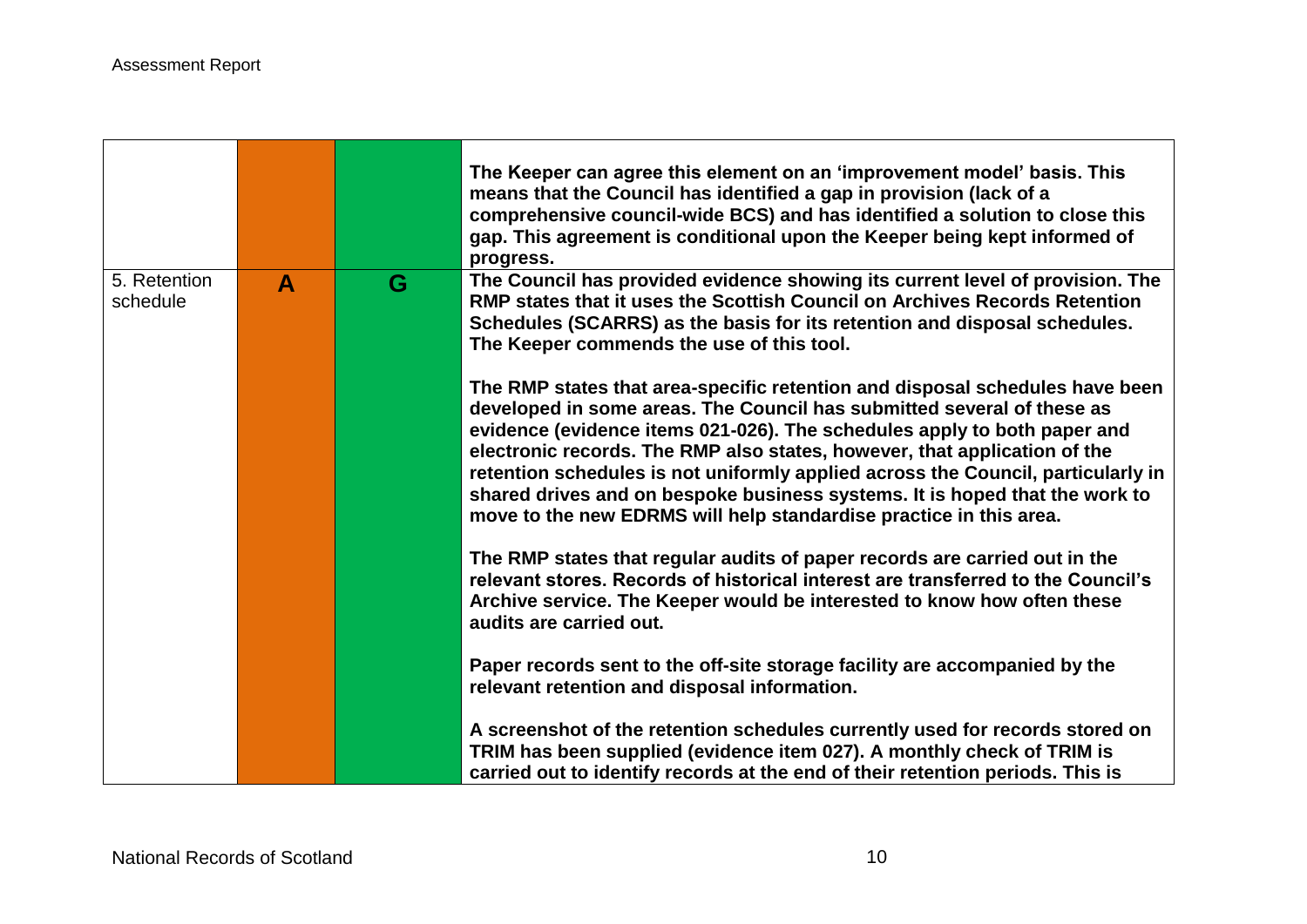|                                              |              |   | carried out by nominated 'Power Users'.                                                                                                                                                                                                                                                                                                          |
|----------------------------------------------|--------------|---|--------------------------------------------------------------------------------------------------------------------------------------------------------------------------------------------------------------------------------------------------------------------------------------------------------------------------------------------------|
|                                              |              |   | One of the future actions to be taken is to develop a Retention and Disposal<br>Policy. The Improvement Plan (evidence item 020) states that this work will be<br>completed in 2016. The Keeper requests that this document is sent to him<br>once it has been approved.                                                                         |
|                                              |              |   | The Council has also considered the retention of legacy emails at a meeting of<br>an ICT Steering Group (evidence item 028).                                                                                                                                                                                                                     |
|                                              |              |   | The Improvement Plan (evidence item 020) states that the new retention<br>schedules will be rolled out by 2017. The Improvement Plan also shows a<br>commitment to developing training for staff in using retention schedules. The<br>Keeper requests that he is kept informed of progress with these projects.                                  |
|                                              |              |   | The Keeper can agree this element on an 'improvement model' basis. This<br>means that the Council has identified a gap in provision (consistent Council-<br>wide use of retention schedules) and has identified measures to close this<br>gap. This agreement is conditional on the Keeper being kept informed of<br>progress in this area.      |
| 6. Destruction<br>Arrangements<br>Compulsory | $\mathbf{A}$ | G | The Council has outlined the following procedures that are in place to dispose of<br>records at the end of their lives:                                                                                                                                                                                                                          |
| element                                      |              |   | Paper<br>The Council has entered into a contract with a commercial shredding company,<br>Shred-It, in order to securely dispose of paper and other media such as CDs and<br>DVDs, amongst others. The contract covers all corporate offices and schools.<br>Locked consoles are provided in specified locations and the contract also covers the |
|                                              |              |   | situation when offices are being physically cleared out. The Council has provided<br>contractual details and a sample destruction certificate as evidence of compliance                                                                                                                                                                          |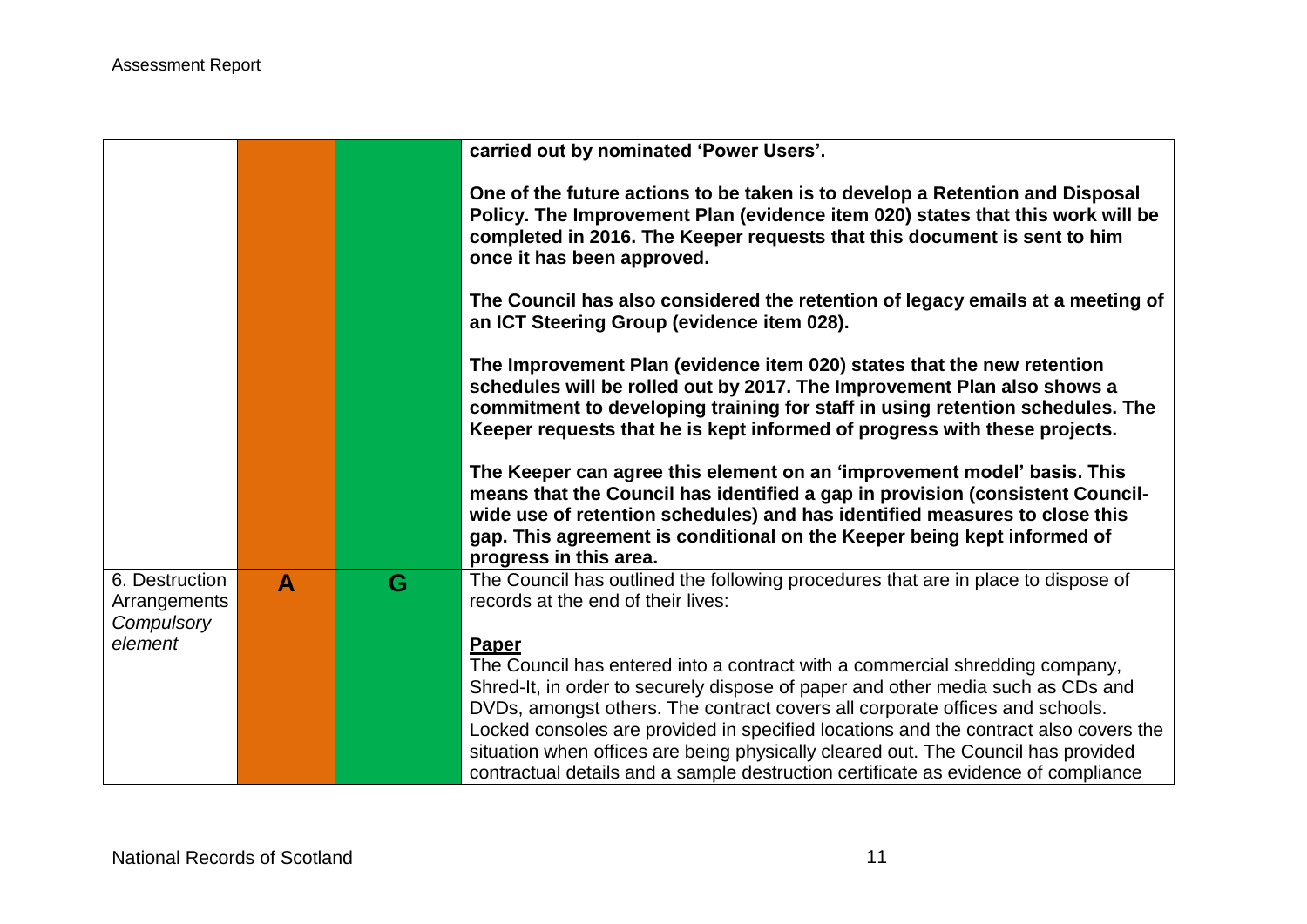(evidence items 030-033).

A guidance document for the Secure Destruction of Confidential Information (evidence 034) has also been provided. This is a practical document that allows staff to be aware of their responsibilities when disposing of confidential information. This document is available on the Council's intranet, Arcadia.

The procedures for destroying records stored in the offsite storage facility are described in the RMP under Element 8. Boxes sent for storage are barcoded and have appropriate retention decisions applied to them. Upon reaching the destruction date the commercial storage company contacts the Council for authorisation to securely destroy these records. Evidence item 029 is a certificate of destruction that shows that records held in the offsite storage facility are securely destroyed when required.

#### **Electronic**

For electronic records held on TRIM, there is a process in place where Power Users conduct a monthly search for records at the end of their retention periods. Records are then destroyed when approval is received from the relevant service area. Once disposed of a 'stub' is maintained allowing the Council to maintain a record of what has been destroyed. A screenshot from TRIM (evidence item 035) has been provided as evidence that these procedures are operational.

The Council acknowledges that the deletion of records held on shared drives is not so controlled. It has stated that it will improve the situation in conjunction with the project to develop a BCS and retention schedules by 2016. The Council is currently identifying the oldest files held on the shared drives and then reviewing against the retention schedules prior to taking the appropriate retention action. A report identifying the oldest files (evidence item 039) has been submitted as evidence of this work.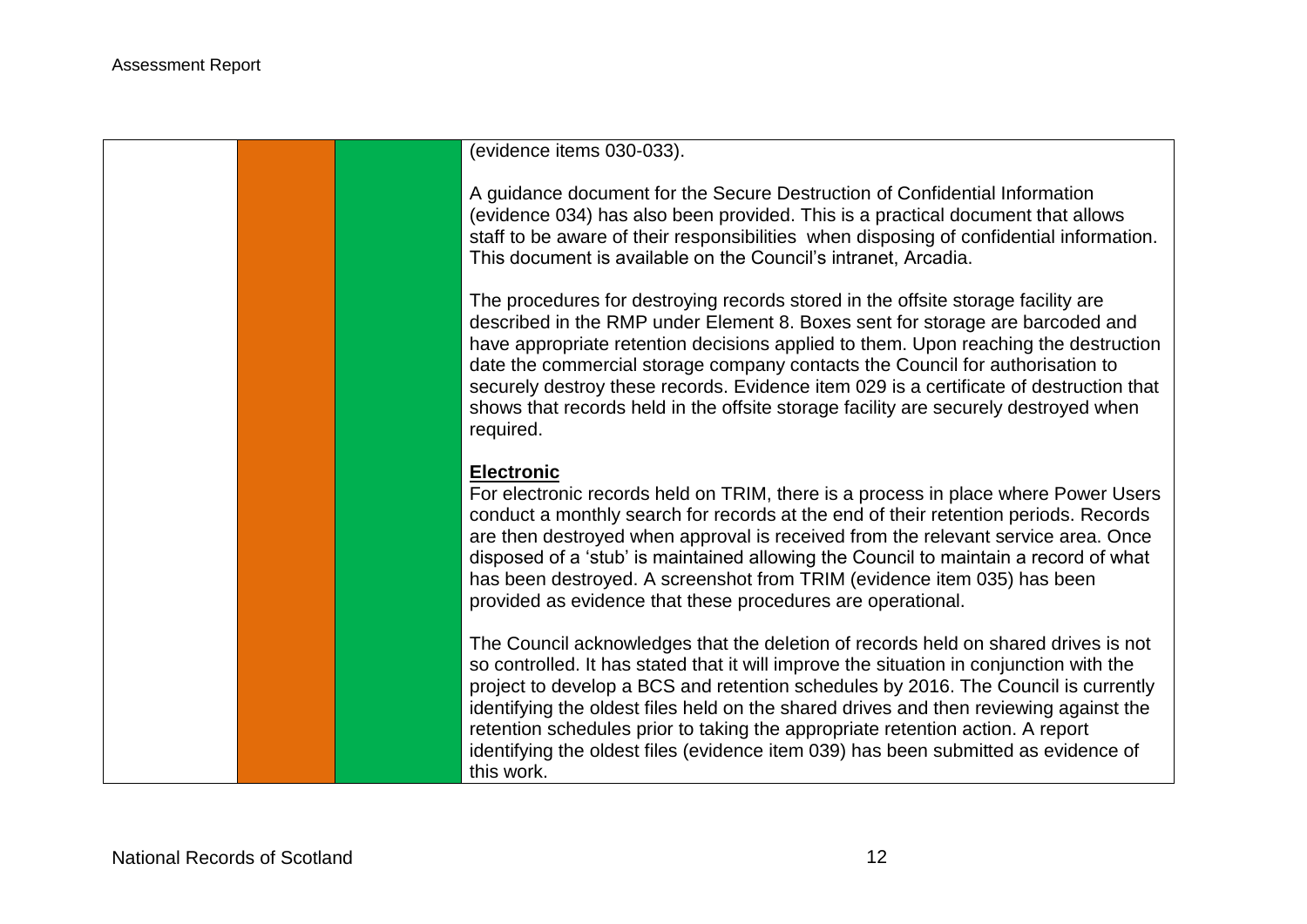**The Council has included a statement in the RMP covering electronic records held on bespoke business systems. The statement outlines that there is no standardised way of destroying redundant records from these systems as they all possess different capabilities. It goes on to state it may be possible to tailor the procedures for paper records to remedy this. The Improvement Plan recognises the need to include retention and disposal functionality when developing specifications for new systems and allying this to the retention schedules.**

#### **Hardware**

The Council has a contract in place with Ecosystems IT Ltd to deal with the secure destruction of obsolete hardware and has submitted certificates to show that the procedures are operational (evidence items 036-037).

#### **Back-ups**

The Council have submitted a report which details the procedures in place for backing up electronic records (evidence 038). This clearly sets out the practical arrangements and timescales that the Council follows.

The Council also intends to build records destruction into contracts with 3<sup>rd</sup> parties to ensure that records are appropriately destroyed. The Keeper would be grateful if he could see a copy or template contract once developed.

**The Keeper can agree this element on an 'improvement model' basis. This means that the authority has identified a gap in provision (the destruction of electronic records held on bespoke business systems outwith TRIM and shared drives) and has shown a commitment to closing this gap over time. The agreement is conditional upon the Keeper being kept informed of progress in this area.**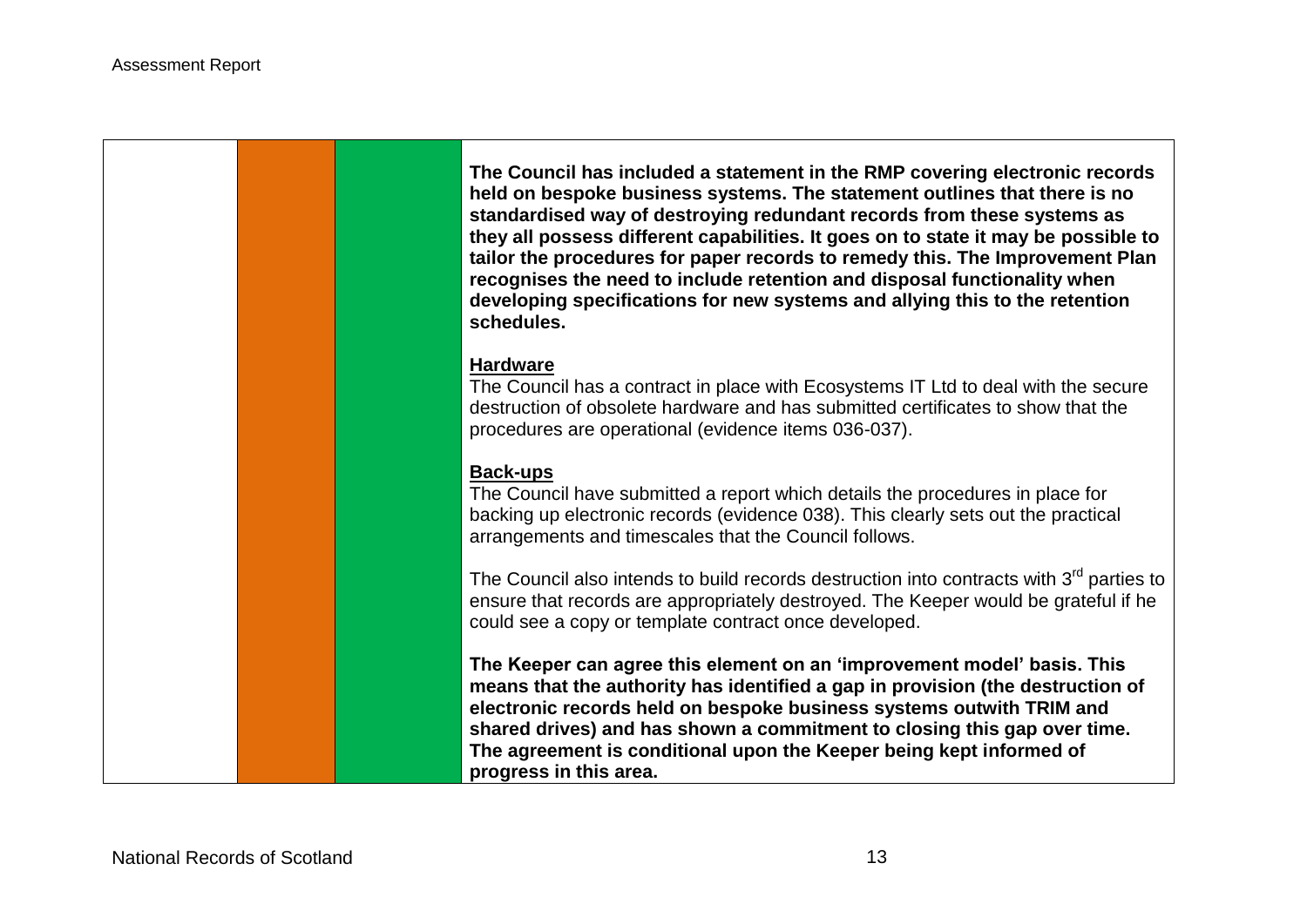| 7. Archiving<br>and Transfer<br>Compulsory | G | G | The Council has its own in-house archive, which is a shared service with Aberdeen<br>City Council. The terms of this provision are set out in an Archive Services<br>Collaboration Agreement (evidence item 042). This interestingly contains a clause                                                                                                                                                                                                                                             |
|--------------------------------------------|---|---|----------------------------------------------------------------------------------------------------------------------------------------------------------------------------------------------------------------------------------------------------------------------------------------------------------------------------------------------------------------------------------------------------------------------------------------------------------------------------------------------------|
| element                                    |   |   | (8.2) stating that any dispute arising over the provision of a basic archive service, as<br>defined in the Local Government etc (Scotland) Act 1994, or the Public Records<br>(Scotland) Act 2011 or the premises from which the service is delivered, will be<br>referred to the Keeper.                                                                                                                                                                                                          |
|                                            |   |   | The Council has a Transfer of Records to be Archived Procedure (evidence item<br>040) which details the practicalities of transferring records selected for permanent<br>preservation to the archive. This also sets out the arrangements for Council staff<br>who need to obtain access to archived Council records for business purposes. An<br>example of a records transfer form has been submitted for Banff and Buchan<br>(evidence item 041) showing that these procedures are operational. |
|                                            |   |   | The RMP states that the Senior Archivist is informed when an office or storage area<br>clearance takes place in order to identify potential records for archiving. The Keeper<br>commends this approach.                                                                                                                                                                                                                                                                                           |
|                                            |   |   | An annual development plan for the archive service is drawn up. A sample plan for<br>2013-14 has been submitted as evidence (evidence item 043). One of the objectives<br>is to liaise with the records manger to identify records for permanent preservation<br>and the RMP states that quarterly meetings take place between the Senior Archivist<br>and the Information Management Project Co-ordinator.                                                                                        |
|                                            |   |   | The Council is currently developing a digital preservation strategy to ensure that<br>electronic records can be transferred to the archive when appropriate. The Keeper<br>would be interested in seeing this document once it has been finalised.                                                                                                                                                                                                                                                 |
|                                            |   |   | The Keeper agrees that appropriate procedures are in place to ensure the transfer                                                                                                                                                                                                                                                                                                                                                                                                                  |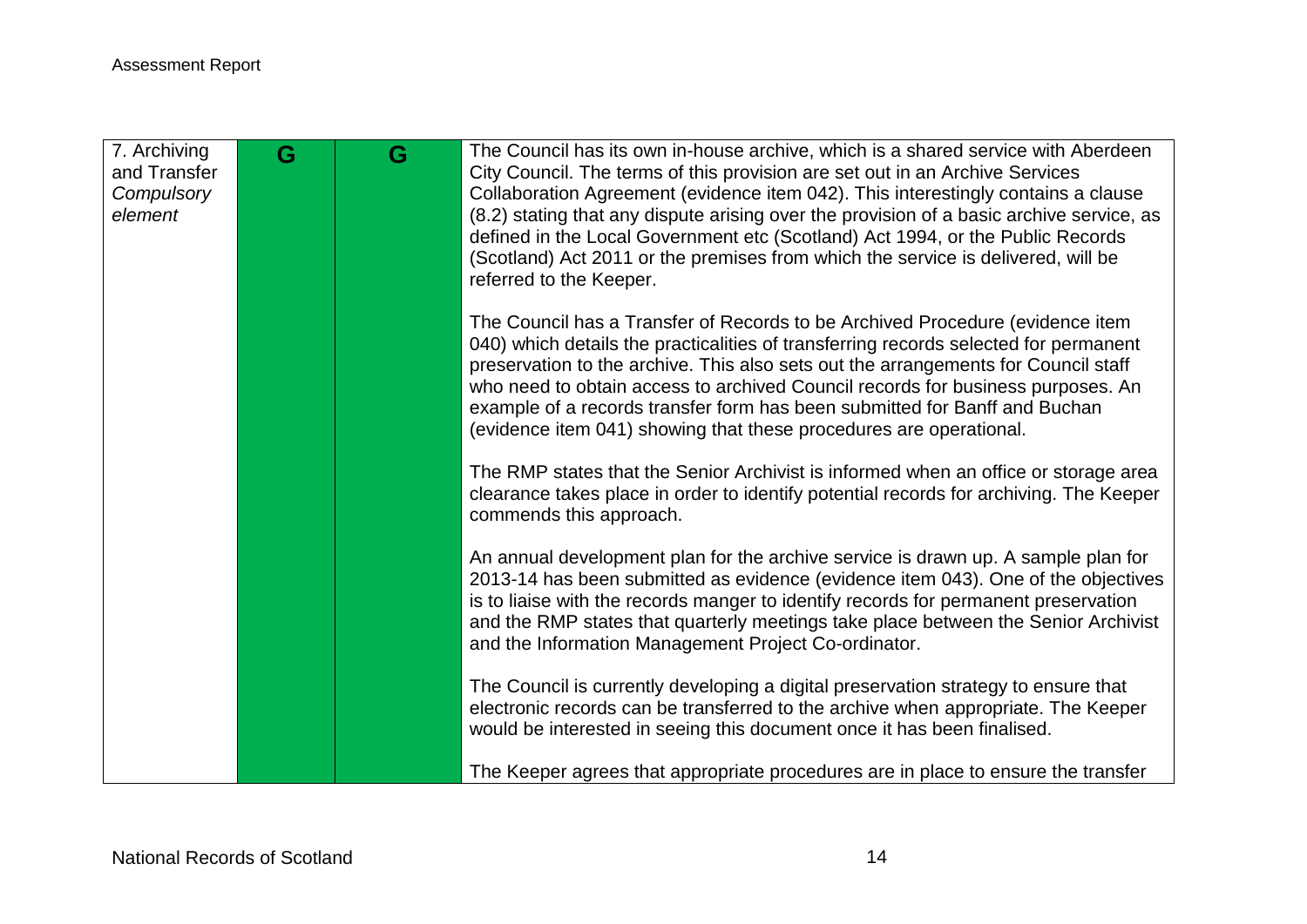|                |   |   | of records selected for permanent preservation to a suitable archive.                                                                                                                                                                                                                                                                                                                                                                                                                                    |
|----------------|---|---|----------------------------------------------------------------------------------------------------------------------------------------------------------------------------------------------------------------------------------------------------------------------------------------------------------------------------------------------------------------------------------------------------------------------------------------------------------------------------------------------------------|
| 8. Information | G | G | The Council has submitted its Information Security Policy, version 5.1, dated                                                                                                                                                                                                                                                                                                                                                                                                                            |
| Security       |   |   | October 2012 (evidence item 045). This sets out a commitment to protecting                                                                                                                                                                                                                                                                                                                                                                                                                               |
| Compulsory     |   |   | information created and held by the Council and sets out the responsibilities for                                                                                                                                                                                                                                                                                                                                                                                                                        |
| element        |   |   | ensuring this takes place.                                                                                                                                                                                                                                                                                                                                                                                                                                                                               |
|                |   |   | Also submitted is an ICT Acceptable Use Policy (evidence item 046) which<br>emphasises the need to comply with the Information Security Policy.                                                                                                                                                                                                                                                                                                                                                          |
|                |   |   | The Council has a Social Media Policy and supporting Procedure (evidence items<br>048 and 049). This is available on the Council's intranet.                                                                                                                                                                                                                                                                                                                                                             |
|                |   |   | The ICT Asset Management Policy (evidence item 050) describes the Council's<br>approach to the management of its electronic resources, highlighting the importance<br>of compliance with relevant legislation and including a section on hardware disposal.                                                                                                                                                                                                                                              |
|                |   |   | The Council has in place a contract with a commercial records storage facility<br>(Removal Services Scotland (RSS) Ltd) for semi-current business records. As part<br>of the evidence package the Council has submitted RSS's Tender response<br>(evidence item 051) which shows the security measures in place for the transfer and<br>storage of records. Also submitted are staff guidelines for preparing records for<br>storage (evidence item 052), which are available on the Council's intranet. |
|                |   |   | Also submitted as evidence is a suite of policies and codes of practice that cover the<br>Acceptable Use of ICT Facilities by Employees, Elected Members, School Pupils,<br>CCTV and Remote Working (evidence items 053-56 and 058).                                                                                                                                                                                                                                                                     |
|                |   |   | The Organisation of Information Security document (evidence item 057) sets out the<br>staff structure for ensuring information within the Council. The Council has a<br>Principal Information Security Officer who is responsible for both Information                                                                                                                                                                                                                                                   |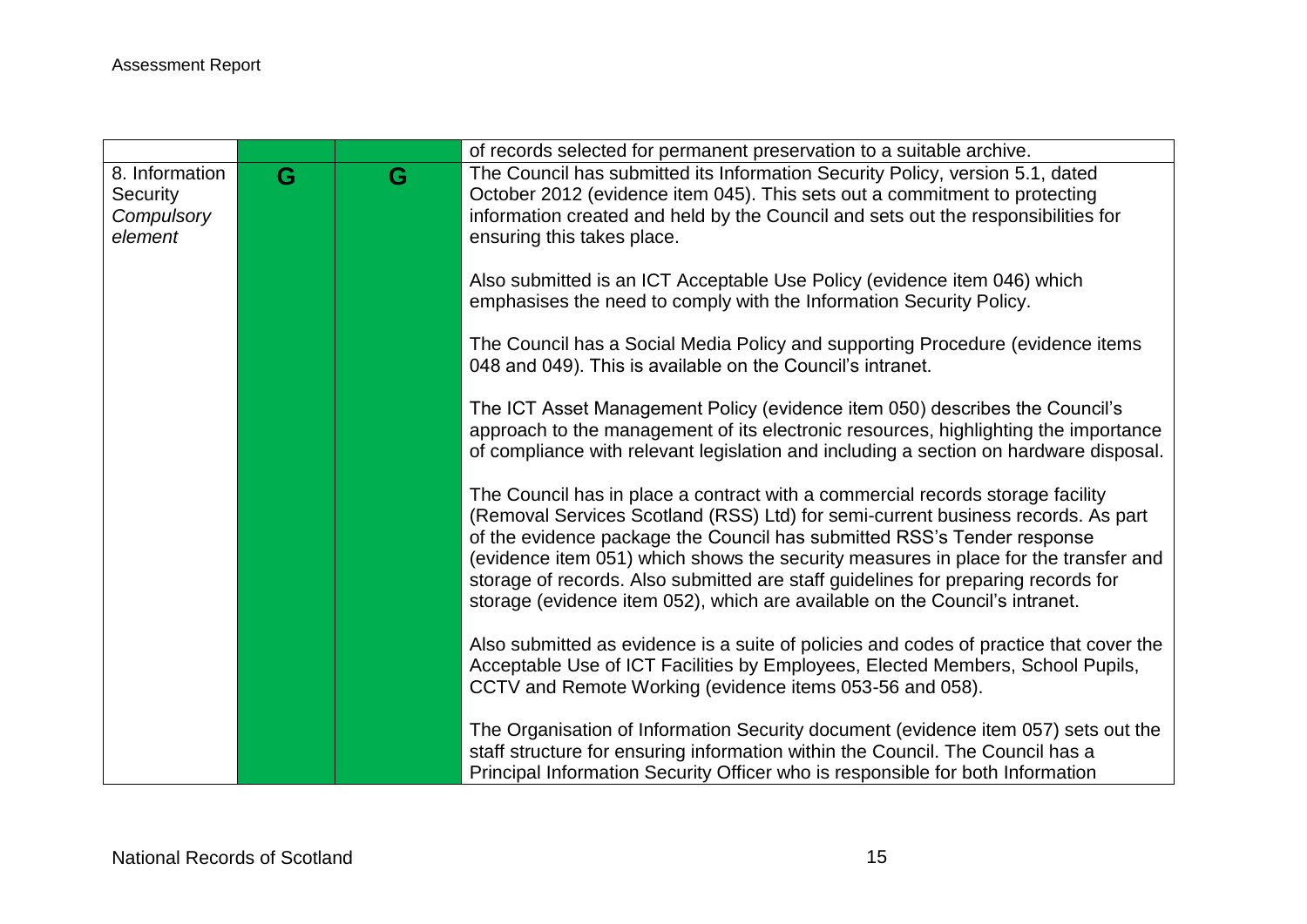|                       |   |   | Security and Data Protection. The Council also has an Information Security<br>Management Group which is chaired by a Head of Service and consists of<br>representatives from each service area. Its remit is to review the Information<br>Security Policy and associated policies and codes of practice, as well as reviewing<br>any security incidents.<br>The Keeper agrees that there are robust procedures in place to protect the<br>information created and maintained by the Council.                                                                                                          |
|-----------------------|---|---|-------------------------------------------------------------------------------------------------------------------------------------------------------------------------------------------------------------------------------------------------------------------------------------------------------------------------------------------------------------------------------------------------------------------------------------------------------------------------------------------------------------------------------------------------------------------------------------------------------|
| 9. Data<br>Protection | G | G | The Council is registered as a Data Controller with the Information Commissioner's<br>Office. Their registration number is Z6501842. One of the reasons listed for<br>processing information on the registration page is for carrying out 'licensing and<br>regulatory activities'. Evidence 059A is an email from the Council's Principal<br>Information Security Officer confirming that the Licensing Boards are not separately<br>registered as Data Controllers and that their registration is Covered under the<br>'licensing and regulatory activities' section of the Council's registration. |
|                       |   |   | Also submitted is a Data Protection Code of Practice (evidence item 060). This<br>contains a policy statement, information about the 8 principles of Data Protection<br>and practical information about complying with the Council's responsibilities under<br>the Act.                                                                                                                                                                                                                                                                                                                               |
|                       |   |   | Also submitted is a screenshot of the Council's intranet (evidence 061) showing that<br>training in Data Protection is available to all staff. This training is mandatory for all<br>staff dealing with personal information. The Keeper commends this commitment to<br>staff training.                                                                                                                                                                                                                                                                                                               |
|                       |   |   | The Council has also provided a document providing advice on subject access<br>request (evidence item 062). This is available on the Council's website. The Keeper<br>commends this public-facing approach.                                                                                                                                                                                                                                                                                                                                                                                           |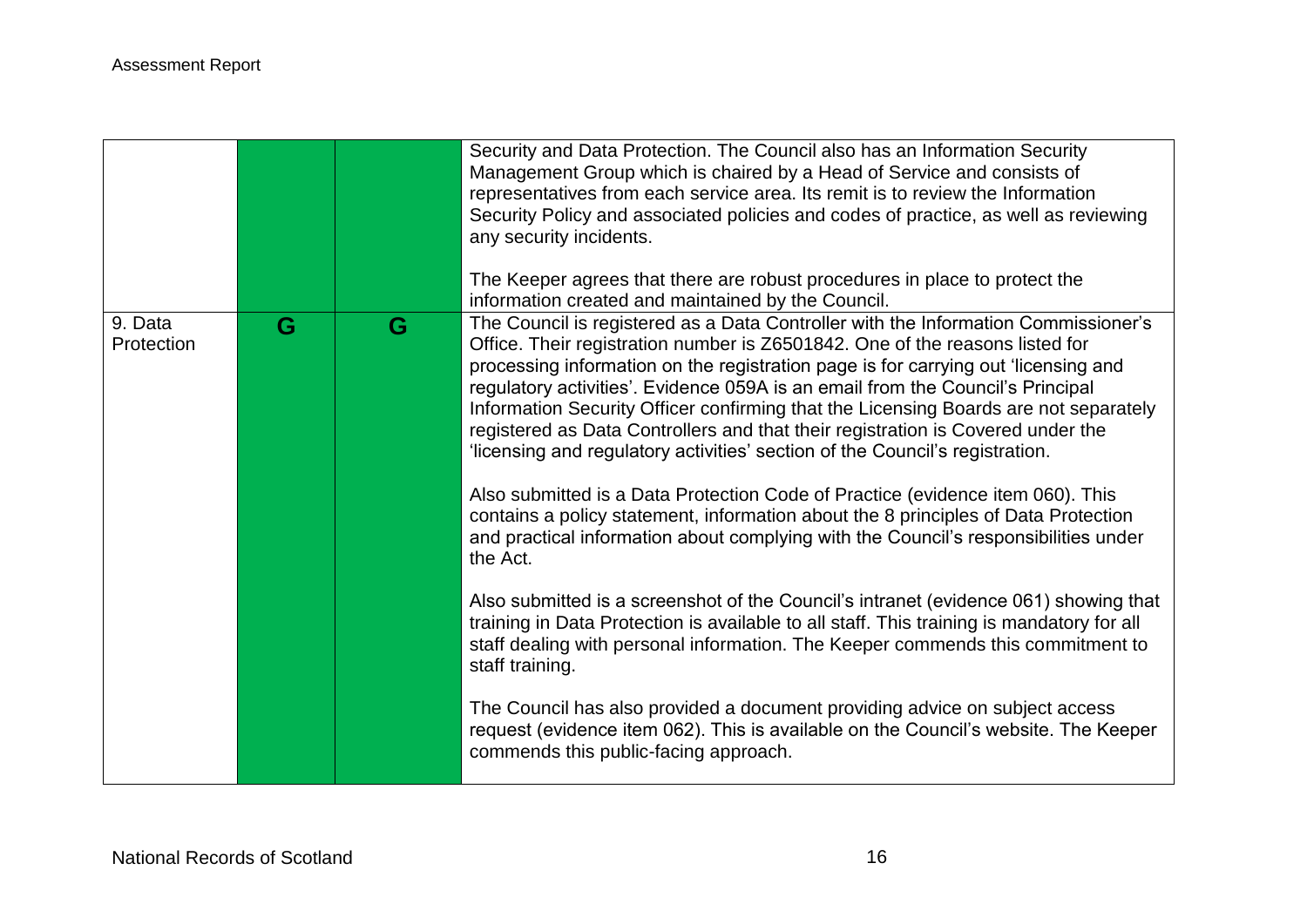|                                                           |   |   | Also submitted is a suite of guidance documents (evidence items 063-71). Included<br>in this are procedures for reporting and managing data breaches, guidance for the<br>secure use of USB devices, screenshots showing the security settings available on<br>TRIM, and statistics showing the numbers of staff who have completed Data<br>Protection training.<br>The policies and codes of practice will be reviewed by the Information Security<br>Management Group to ensure they are up-to-date.<br>The Keeper agrees that the Council is aware of its responsibilities under the Data<br>Protection Act 1998 and has robust procedures in place to protect personal and<br>sensitive information.                                                                                                                                                                                                                                                                                                                                                                                              |
|-----------------------------------------------------------|---|---|-------------------------------------------------------------------------------------------------------------------------------------------------------------------------------------------------------------------------------------------------------------------------------------------------------------------------------------------------------------------------------------------------------------------------------------------------------------------------------------------------------------------------------------------------------------------------------------------------------------------------------------------------------------------------------------------------------------------------------------------------------------------------------------------------------------------------------------------------------------------------------------------------------------------------------------------------------------------------------------------------------------------------------------------------------------------------------------------------------|
| 10. Business<br>Continuity<br>and Vital<br><b>Records</b> | G | G | The Council has submitted its Business Continuity Policy and Procedures (evidence<br>item 072). This lays out the Council's overarching approach to business continuity.<br>This is then supported by the individual service areas' Business Continuity Plans<br>(BCP). A sample of one of these (for HR) has been submitted as evidence item 073.<br>A copy of the Business Impact Assessment (evidence item 075) showing how the<br>BCP for HR was developed has also been submitted. This shows the processes that<br>are undertaken when creating a BCP.<br>A list of BCP owners has been created (evidence item 074) showing who has<br>responsibility for business continuity planning in each service.<br>The RMP states that BCPs are reviewed and tested by the Risk Manager, who is<br>named as Norrie Crichton. A series of checklists (evidence items 076a-d and 077-<br>078) have been created in order to ensure that reviews and testing are carried out in<br>a consistent manner. A schedule has also been devised to monitor the review and<br>testing of BCPs (evidence item 079). |
|                                                           |   |   | The RMP states 'Plan monitoring status is reported to the Council's Strategic                                                                                                                                                                                                                                                                                                                                                                                                                                                                                                                                                                                                                                                                                                                                                                                                                                                                                                                                                                                                                         |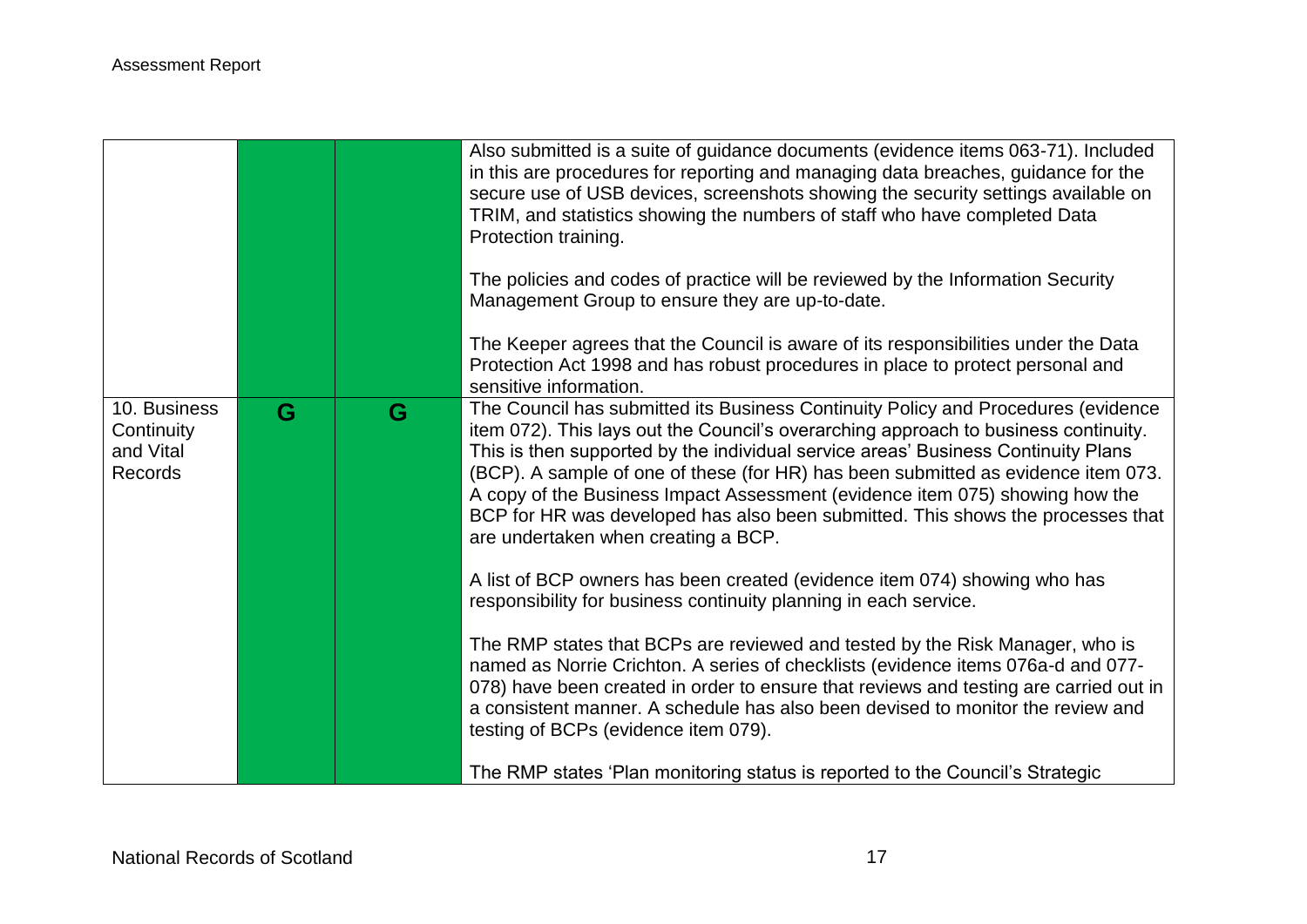|                 |                  |   | Leadership Team (quarterly), the Council's Policy & Resources Committee (6<br>monthly) and the Council's Scrutiny & Audit Committee (annually). In addition Plan<br>Monitoring is a standing agenda item at the quarterly Corporate Risk Management<br>Steering Group'. This shows that any issues are reported through an agreed<br>governance structure. |
|-----------------|------------------|---|------------------------------------------------------------------------------------------------------------------------------------------------------------------------------------------------------------------------------------------------------------------------------------------------------------------------------------------------------------|
|                 |                  |   | The RMP indicates that the development of a procedure for the identification of vital<br>records is currently underway. This will then be used to identify vital records in<br>existing business systems and also for any new ones. The Keeper would request<br>that he is informed once this development has been completed.                              |
|                 |                  |   | Critical information is considered as part of the Business Impact Analysis process<br>(see evidence item 075).                                                                                                                                                                                                                                             |
|                 |                  |   | The Keeper agrees that there are appropriate procedures in place to resume<br>business in the event of a disaster and that consideration has been given to vital<br>records.                                                                                                                                                                               |
| 11. Audit trail | $\blacktriangle$ | G | The RMP outlines the audit trail provisions in place within the Council.                                                                                                                                                                                                                                                                                   |
|                 |                  |   | TRIM contains comprehensive audit trail functionality which allows the tracking of a<br>document from its creation to its ultimate disposal. Examples of the functionality<br>showing the list of elements being audited and who has taken which actions against<br>a specific record have been submitted as evidence items 080-081.                       |
|                 |                  |   | The RMP states that most business systems have audit trail functionality built in and<br>operational, but that others have the capability but it is not switched on. The<br>Improvement Plan (evidence item 020) has identified this as an area for further<br>work.                                                                                       |
|                 |                  |   | Records stored in the offsite storage facility are barcoded and retrieval, returns and                                                                                                                                                                                                                                                                     |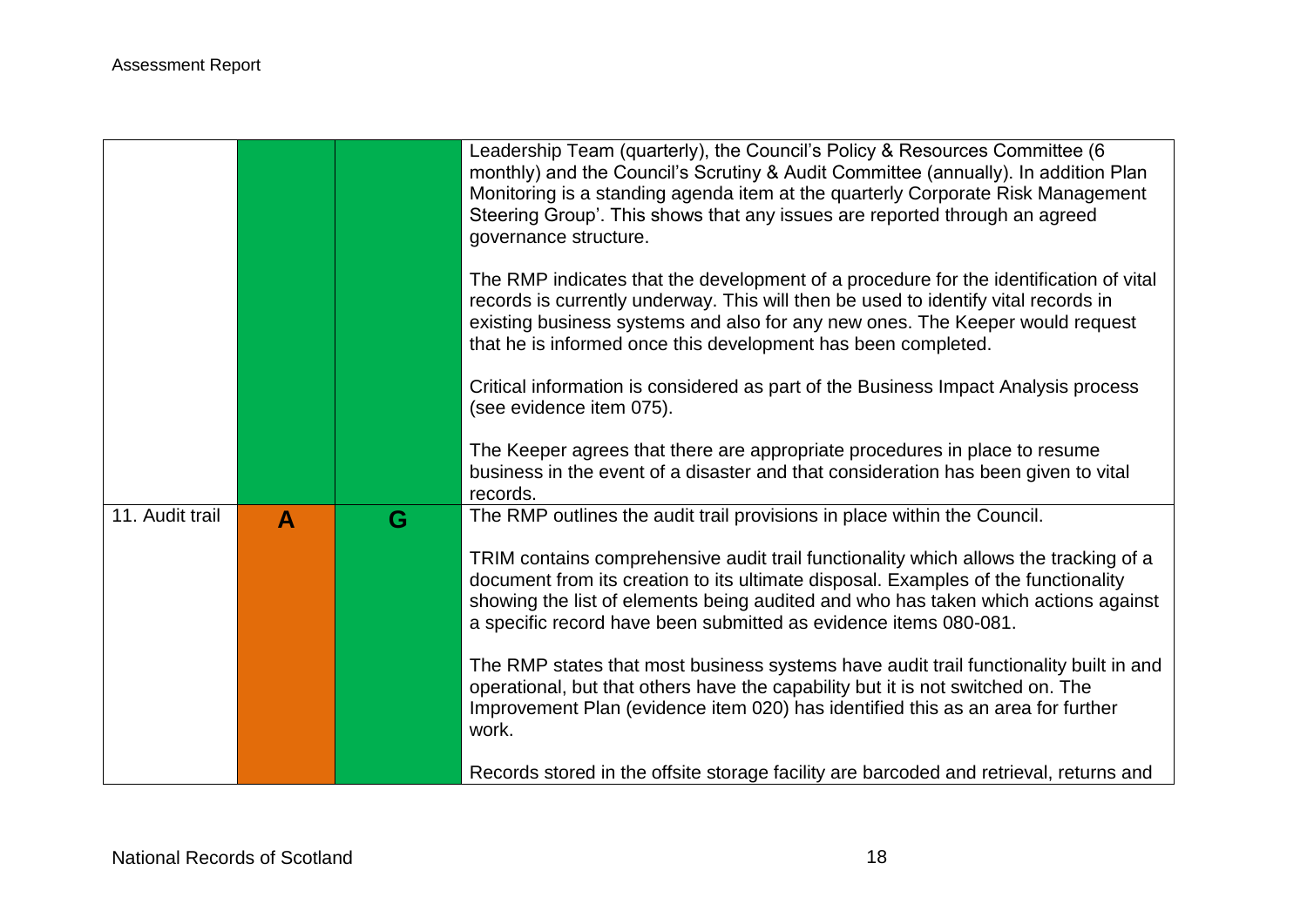|                                                                      |   |   | destruction can be tracked.                                                                                                                                                                                                                                                                                                                                                                                                                                                          |
|----------------------------------------------------------------------|---|---|--------------------------------------------------------------------------------------------------------------------------------------------------------------------------------------------------------------------------------------------------------------------------------------------------------------------------------------------------------------------------------------------------------------------------------------------------------------------------------------|
|                                                                      |   |   | There are bespoke systems in place in some business areas for the tracking of<br>paper records held onsite. The Keeper would be interested to know how services<br>without these bespoke systems are able to track the movement of paper records.                                                                                                                                                                                                                                    |
|                                                                      |   |   | The Council has identified shared drives as an area with little or no audit trail<br>provision. The RMP states that there are version control procedures in place<br>to govern the creation and alteration of records. Options are currently being<br>explored for solutions to this. It is anticipated that the development of the BCS<br>and full implementation of the new EDRMS will remedy this. The Keeper<br>requests that he is kept informed of this work as it progresses. |
|                                                                      |   |   | The Keeper can agree this element on an 'improvement model' basis. This<br>means that the Council has identified a gap in provision (lack of audit trail<br>provision in shared drives) and has identified a solution to close this gap. This<br>agreement is conditional upon the Keeper being kept informed of progress.                                                                                                                                                           |
| 12.<br>Competency<br>Framework<br>for records<br>management<br>staff | G | G | Records and information management form a distinct part of the Information<br>Management Project Co-ordinator's (see Element 2) job profile (evidence item 007).<br>It also forms a large part of the Employee Annual Review process (evidence item<br>$082$ ).                                                                                                                                                                                                                      |
|                                                                      |   |   | Also submitted are the job profiles of the Information, Communication and Records<br>Management Officer (evidence item 083) and the Information and Records<br>Management Assistant (evidence item 084).                                                                                                                                                                                                                                                                             |
|                                                                      |   |   | Training in records management is available to staff through a learning and<br>development site and screenshots of this training have been provided (evidence<br>items 085-088). TRIM users must undergo training before being permitted to use the<br>system. Power Users and System Administrators of TRIM must undergo further                                                                                                                                                    |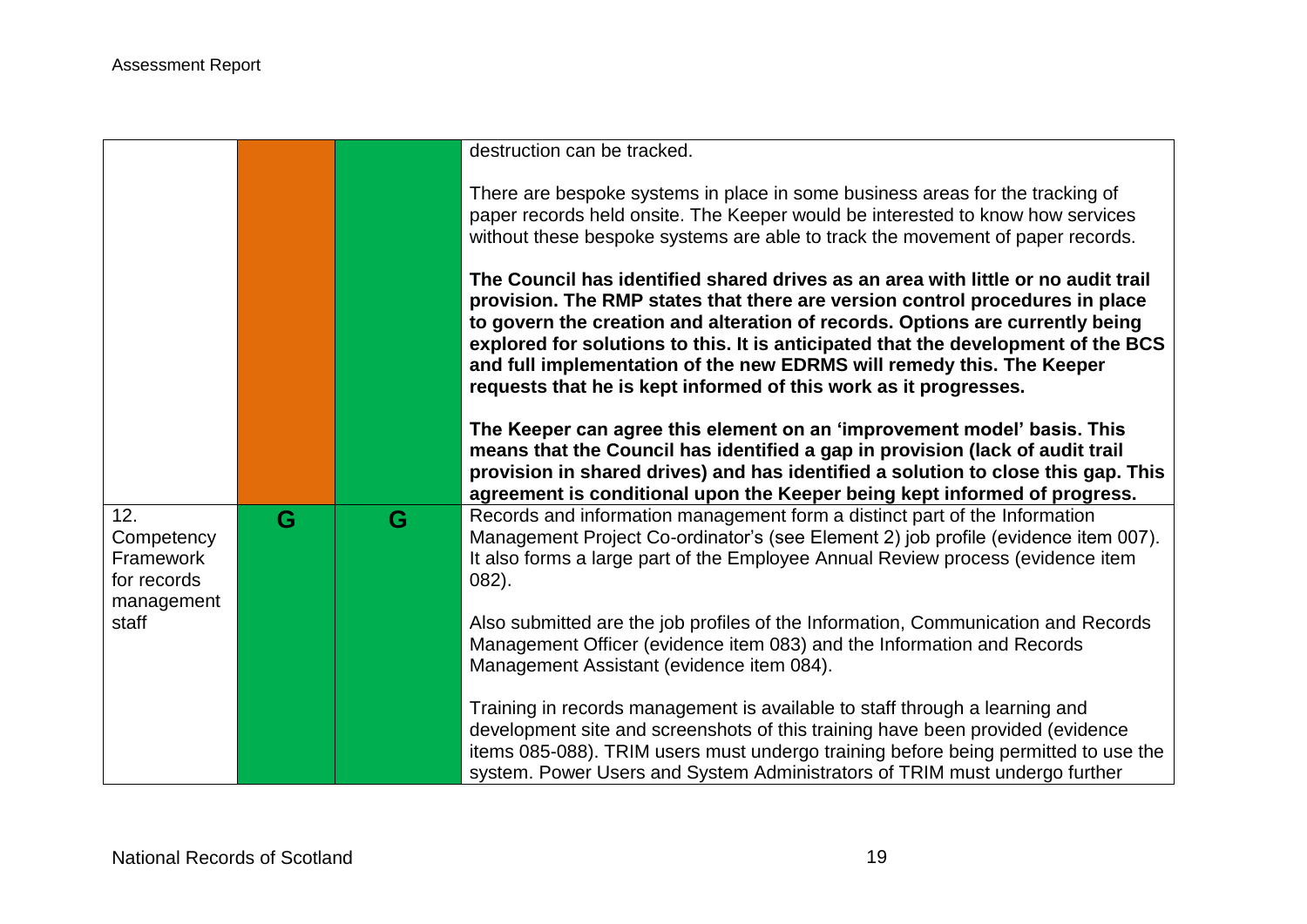|                                 |   |   | training, delivered by the Information and Records Management Assistant.<br>Refresher training is provided on a regular basis. This training will be reviewed once<br>the new EDRMS is implemented.<br>Some services have a nominated individual who acts as a central point of contact<br>for that service on records management issues. The potential to extend this will be<br>investigated. The Records Management Group will regularly review the<br>requirements for information management training.<br>The Keeper agrees that the Council recognises the importance of records<br>management as a distinct area of responsibility for certain staff and has shown a<br>commitment to providing training. |
|---------------------------------|---|---|------------------------------------------------------------------------------------------------------------------------------------------------------------------------------------------------------------------------------------------------------------------------------------------------------------------------------------------------------------------------------------------------------------------------------------------------------------------------------------------------------------------------------------------------------------------------------------------------------------------------------------------------------------------------------------------------------------------|
| 13.<br>Assessment<br>and Review | A | G | The RMP states that the Records Management Group will be responsible for<br>annually reviewing the RMP. The Records Management Group will report any<br>compliance issues to relevant Heads of Service for them to instigate the work                                                                                                                                                                                                                                                                                                                                                                                                                                                                            |
|                                 |   |   | required to solve any issues.                                                                                                                                                                                                                                                                                                                                                                                                                                                                                                                                                                                                                                                                                    |
|                                 |   |   | The self-assessment methodology for carrying out the review has yet to be<br>determined but the basis for carrying out the review will be the Improvement Plan<br>(evidence 020). Any major issues identified in the self-assessment will be notified to<br>Internal Audit for further investigation.                                                                                                                                                                                                                                                                                                                                                                                                            |
|                                 |   |   | Compliance with Freedom of Information and Data Protection legislation and the<br>functional aspects of TRIM have featured in Internal Audit programmes (evidence<br>items 089-090).                                                                                                                                                                                                                                                                                                                                                                                                                                                                                                                             |
|                                 |   |   | The Keeper can agree this element on an 'improvement model' basis. This<br>means that the Council has identified a gap in provision (lack of a self-<br>assessment mechanism) and has identified a solution to close this gap. This<br>agreement is conditional upon the Keeper being kept informed of progress.                                                                                                                                                                                                                                                                                                                                                                                                 |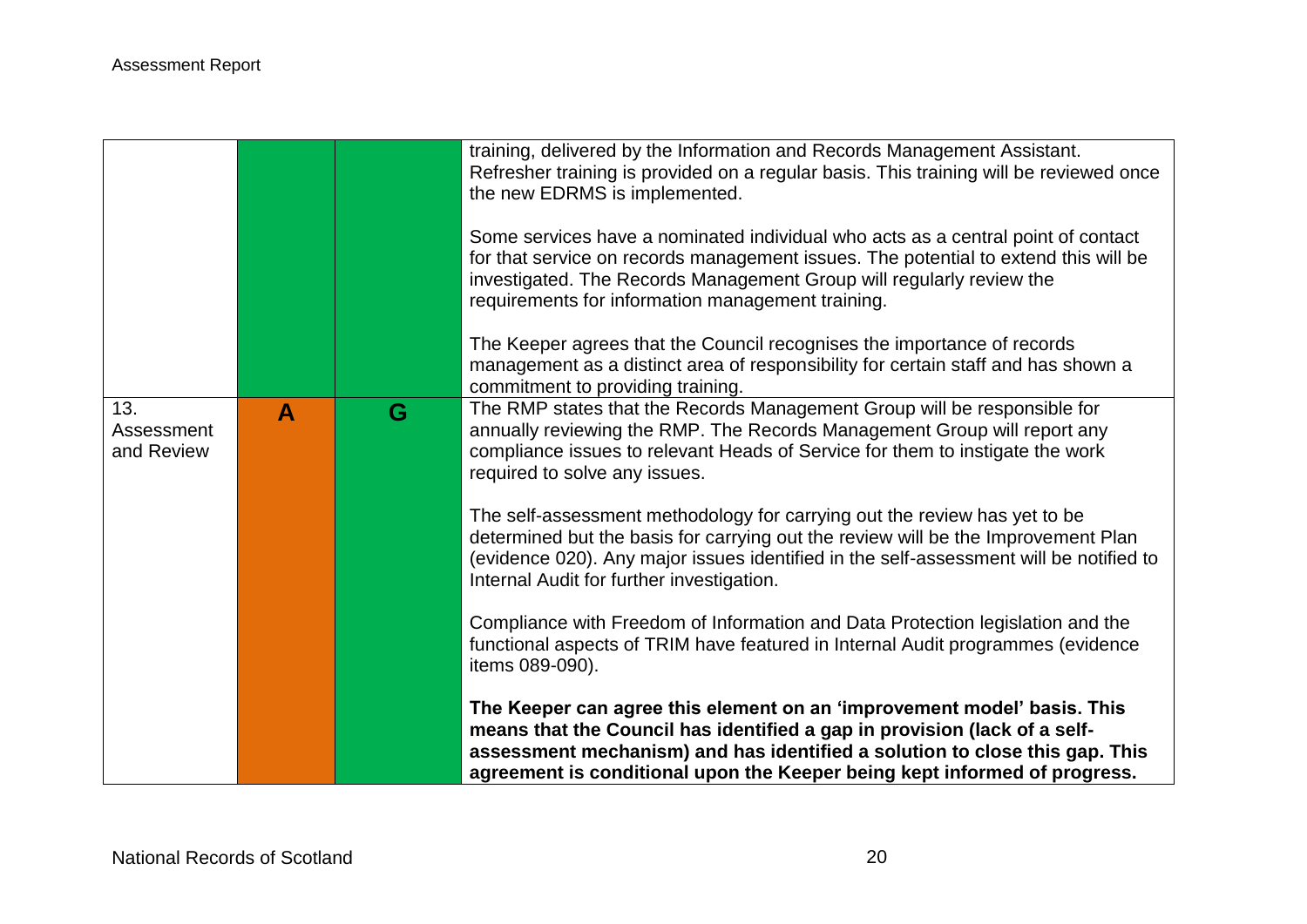| 14. Shared<br>Information | G | G | The Council is a partner in a high-level Memorandum of Understanding (MoU) with<br>Aberdeen City Council, Moray Council, Grampian Police and Grampian Health<br>Board (evidence item 091).                                                                                                                                                                                                                                                                                                                                                       |
|---------------------------|---|---|--------------------------------------------------------------------------------------------------------------------------------------------------------------------------------------------------------------------------------------------------------------------------------------------------------------------------------------------------------------------------------------------------------------------------------------------------------------------------------------------------------------------------------------------------|
|                           |   |   | The RMP states that this MoU is currently being revised to take account of the fact<br>that Grampian Police has been superceded by Police Scotland. It is being reviewed<br>by an Information Sharing Group which was constituted to investigate information<br>sharing issues as part of Health and Social Care integration. The Keeper requests a<br>copy of the updated MoU once it has been finalised. The MoU covers issues such<br>as transfer protocols, who is the data controller and who should respond to Subject<br>Access Requests. |
|                           |   |   | The Council aims to follow, where possible, the Data Sharing Code of Practice<br>issued by the Information Commissioner's Office (evidence item 093). The Keeper<br>commends this approach.                                                                                                                                                                                                                                                                                                                                                      |
|                           |   |   | Below the overarching partnership set out in the abovementioned MoU, the Council<br>creates Information Sharing Protocols (ISPs) when it enters into an information<br>sharing relationship with a specific purpose. It also develops ISPs with bodies not<br>covered by the MoU. Submitted as examples of the arrangements being operational<br>are two ISPs (evidence items 094 and 095) between the partners outlined in the<br>MoU and also between the Council and the Mental Welfare Commission.                                           |
|                           |   |   | The Keeper agrees that there are robust procedures in place to safely share<br>information with other bodies when required.                                                                                                                                                                                                                                                                                                                                                                                                                      |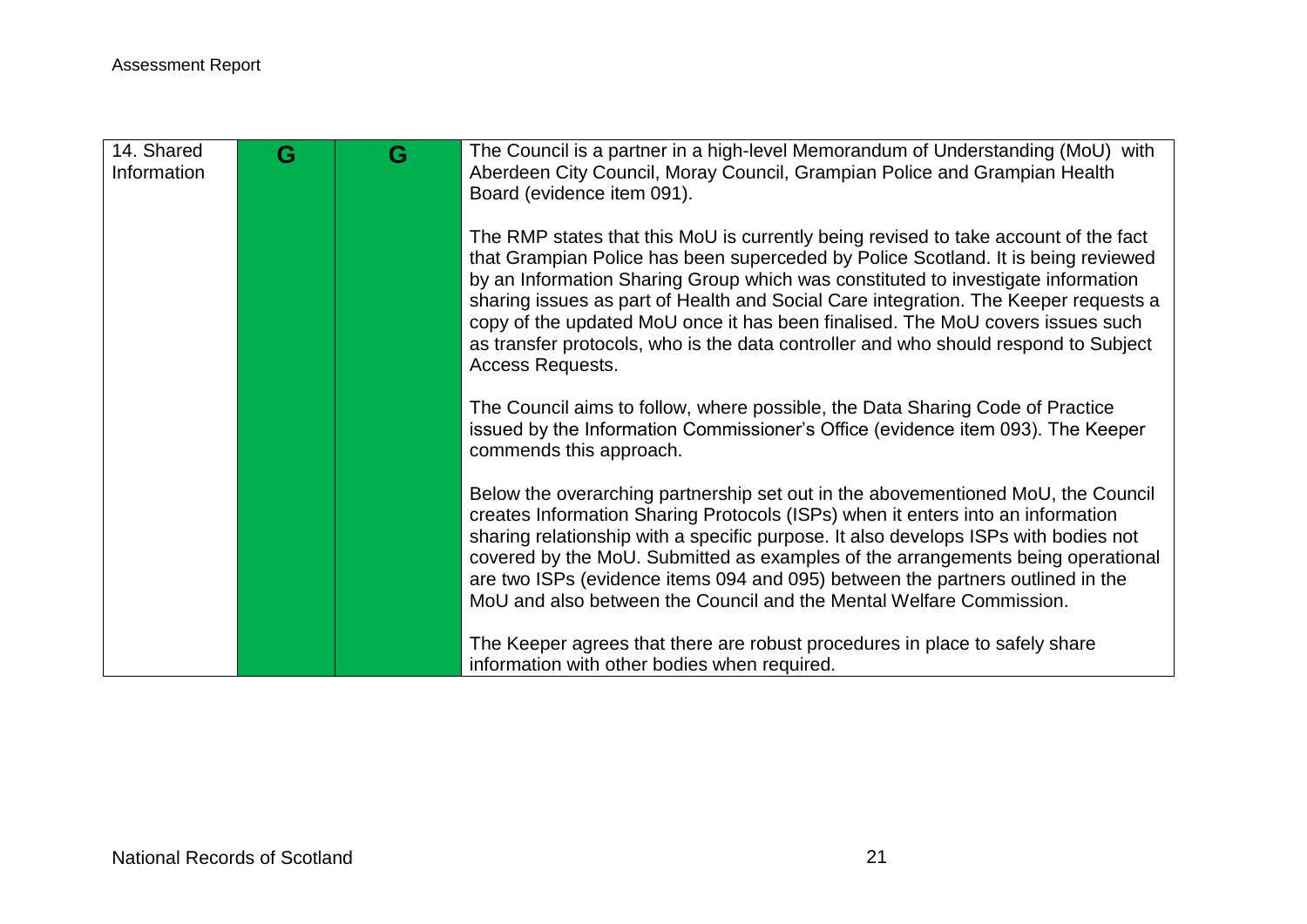### **6. Keeper's Summary**

Elements 1-14 that the Keeper considers should be in a public authority records management plan have been properly considered by Aberdeenshire Council and Aberdeenshire Licensing Boards. Policies and governance structures are in place to implement the actions required by the plan.

## **7. Keeper's Determination**

Based on the assessment process detailed above, the Keeper agrees the RMP of Aberdeenshire Council and Aberdeenshire Licensing Boards.

The Keeper recommends that Aberdeenshire Council and Aberdeenshire Licensing Boards should publish its agreed RMP as an example of good practice within the authority and the sector.

This report follows the Keeper's assessment carried out by,

…………………………………… …………………………………

Chaar

Robert Fothry m

**Pete Wadley <b>Robert Fotheringham** Public Records Officer Public Records Officer